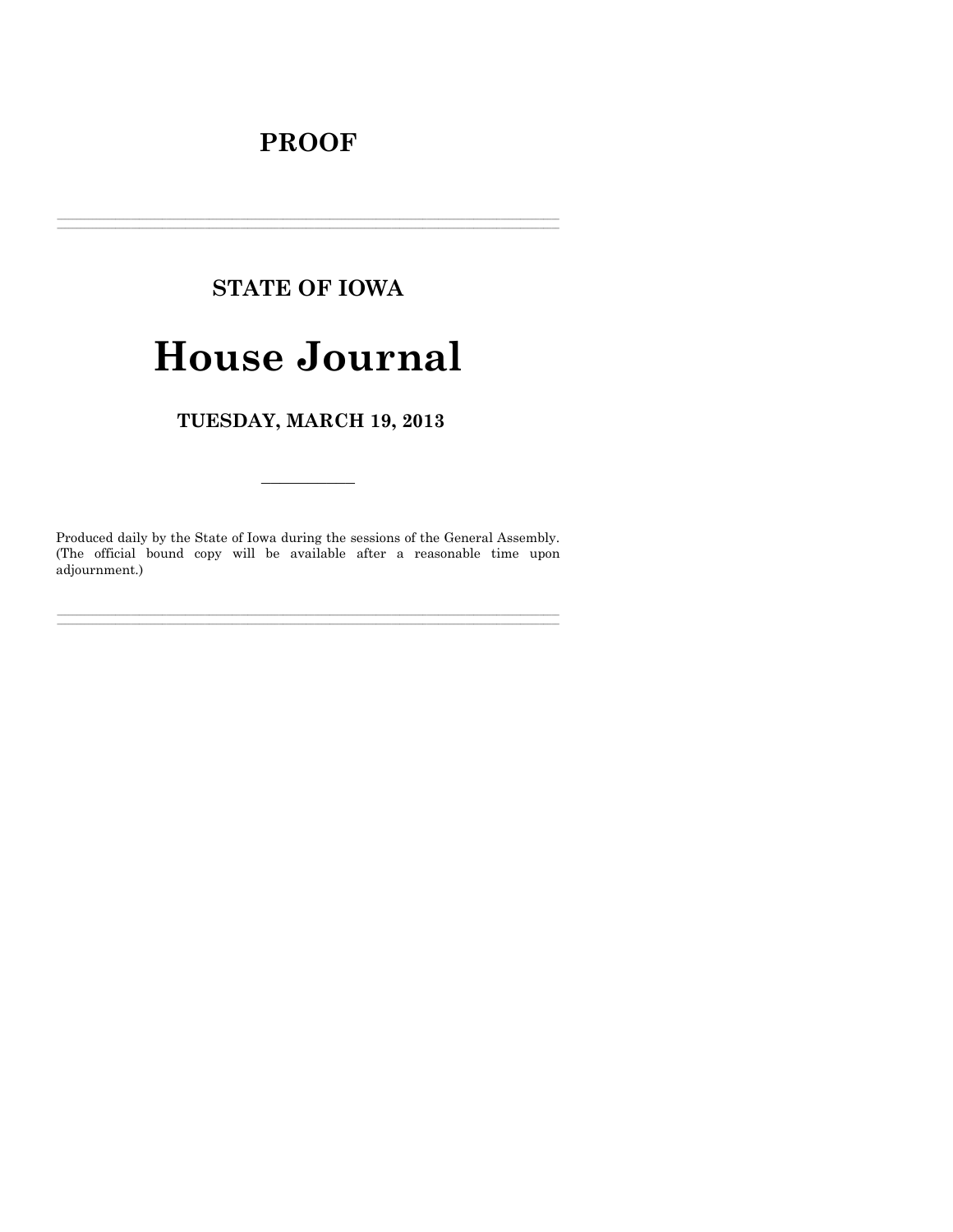# **JOURNAL OF THE HOUSE**

Sixty-fifth Calendar Day - Forty-second Session Day

Hall of the House of Representatives Des Moines, Iowa, Tuesday, March 19, 2013

The House met pursuant to adjournment at 8:31 a.m., Speaker Paulsen in the chair.

Prayer was offered by AJ Potter, Pleasantville Baptist Church, Pleasantville. He was the guest of Representative Heartsill of Marion County.

# PLEDGE OF ALLEGIANCE

The Pledge of Allegiance was led by Jared and Brody King. They were the guests of Speaker Paulsen.

The Journal of Monday, March 18, 2013, was approved.

#### MESSAGES FROM THE SENATE

The following messages were received from the Senate:

Mr. Speaker: I am directed to inform your honorable body that the Senate has on March 18, 2013, adopted the following resolution in which the concurrence of the House is asked:

[Senate Joint Resolution 9,](http://coolice.legis.state.ia.us/Cool-ICE/default.asp?Category=billinfo&Service=Billbook&frame=1&GA=85&hbill=SJR9) a joint resolution to extend the time for offerors to respond to the Iowa telecommunications and technology commission's request for proposals for the sale or lease of the Iowa communications network, and including effective date and retroactive applicability provisions.

Also: That the Senate has on March 18, 2013, passed the following bill in which the concurrence of the House is asked:

[Senate File 202,](http://coolice.legis.state.ia.us/Cool-ICE/default.asp?Category=billinfo&Service=Billbook&frame=1&GA=85&hbill=SF202) a bill for an act relating to programs and services under the purview of the department of public health.

Also: That the Senate has on March 18, 2013, passed the following bill in which the concurrence of the House is asked:

[Senate File 247,](http://coolice.legis.state.ia.us/Cool-ICE/default.asp?Category=billinfo&Service=Billbook&frame=1&GA=85&hbill=SF247) a bill for an act providing for the possession of cats classified as bengals and savannahs.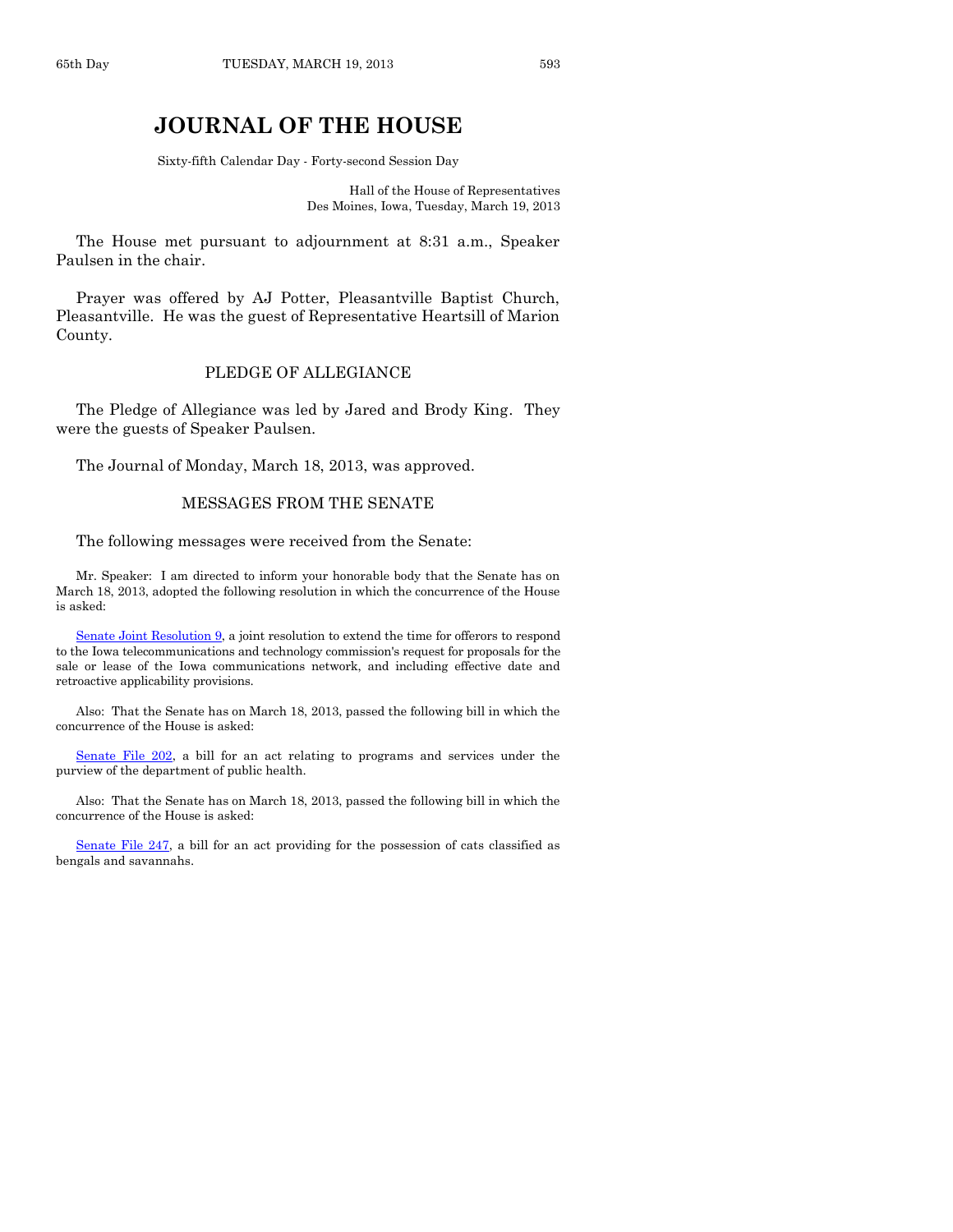Also: That the Senate has on March 18, 2013, passed the following bill in which the concurrence of the House is asked:

[Senate File 319,](http://coolice.legis.state.ia.us/Cool-ICE/default.asp?Category=billinfo&Service=Billbook&frame=1&GA=85&hbill=SF319) a bill for an act relating to the Iowa early intervention block grant program by eliminating the future repeal of the chapter establishing the program and including effective date provisions.

Also: That the Senate has on March 18, 2013, passed the following bill in which the concurrence of the House is asked:

[Senate File 346,](http://coolice.legis.state.ia.us/Cool-ICE/default.asp?Category=billinfo&Service=Billbook&frame=1&GA=85&hbill=SF346) a bill for an act establishing an emergency medical services task force.

Also: That the Senate has on March 18, 2013, passed the following bill in which the concurrence of the House is asked:

[Senate File 359,](http://coolice.legis.state.ia.us/Cool-ICE/default.asp?Category=billinfo&Service=Billbook&frame=1&GA=85&hbill=SF359) a bill for an act relating to an assault that occurs between persons in an intimate relationship and the crime of domestic abuse assault and making penalties applicable.

Also: That the Senate has on March 18, 2013, passed the following bill in which the concurrence of the House is asked:

[Senate File 364,](http://coolice.legis.state.ia.us/Cool-ICE/default.asp?Category=billinfo&Service=Billbook&frame=1&GA=85&hbill=SF364) a bill for an act concerning vehicle registration fees, including matters relating to evasion of fees and to fees for electric vehicles, providing penalties, and including applicability provisions.

Also: That the Senate has on March 18, 2013, passed the following bill in which the concurrence of the House is asked:

[Senate File 379,](http://coolice.legis.state.ia.us/Cool-ICE/default.asp?Category=billinfo&Service=Billbook&frame=1&GA=85&hbill=SF379) a bill for an act relating to disciplinary procedures before the board of medicine and providing a penalty.

Also: That the Senate has on March 18, 2013, passed the following bill in which the concurrence of the House is asked:

[Senate File 381,](http://coolice.legis.state.ia.us/Cool-ICE/default.asp?Category=billinfo&Service=Billbook&frame=1&GA=85&hbill=SF381) a bill for an act requiring the state building code commissioner to adopt standards and requirements for window fall prevention devices for windows installed in certain multifamily dwellings, hotels, and motels, making penalties applicable, and including effective date provisions.

Also: That the Senate has on March 18, 2013, passed the following bill in which the concurrence of the House is asked:

[Senate File 383,](http://coolice.legis.state.ia.us/Cool-ICE/default.asp?Category=billinfo&Service=Billbook&frame=1&GA=85&hbill=SF383) a bill for an act relating to the sealing of juvenile delinquency records.

Also: That the Senate has on March 18, 2013, passed the following bill in which the concurrence of the House is asked:

[Senate File 386,](http://coolice.legis.state.ia.us/Cool-ICE/default.asp?Category=billinfo&Service=Billbook&frame=1&GA=85&hbill=SF386) a bill for an act relating to matters under the purview of the department of transportation, including the use of information contained in electronic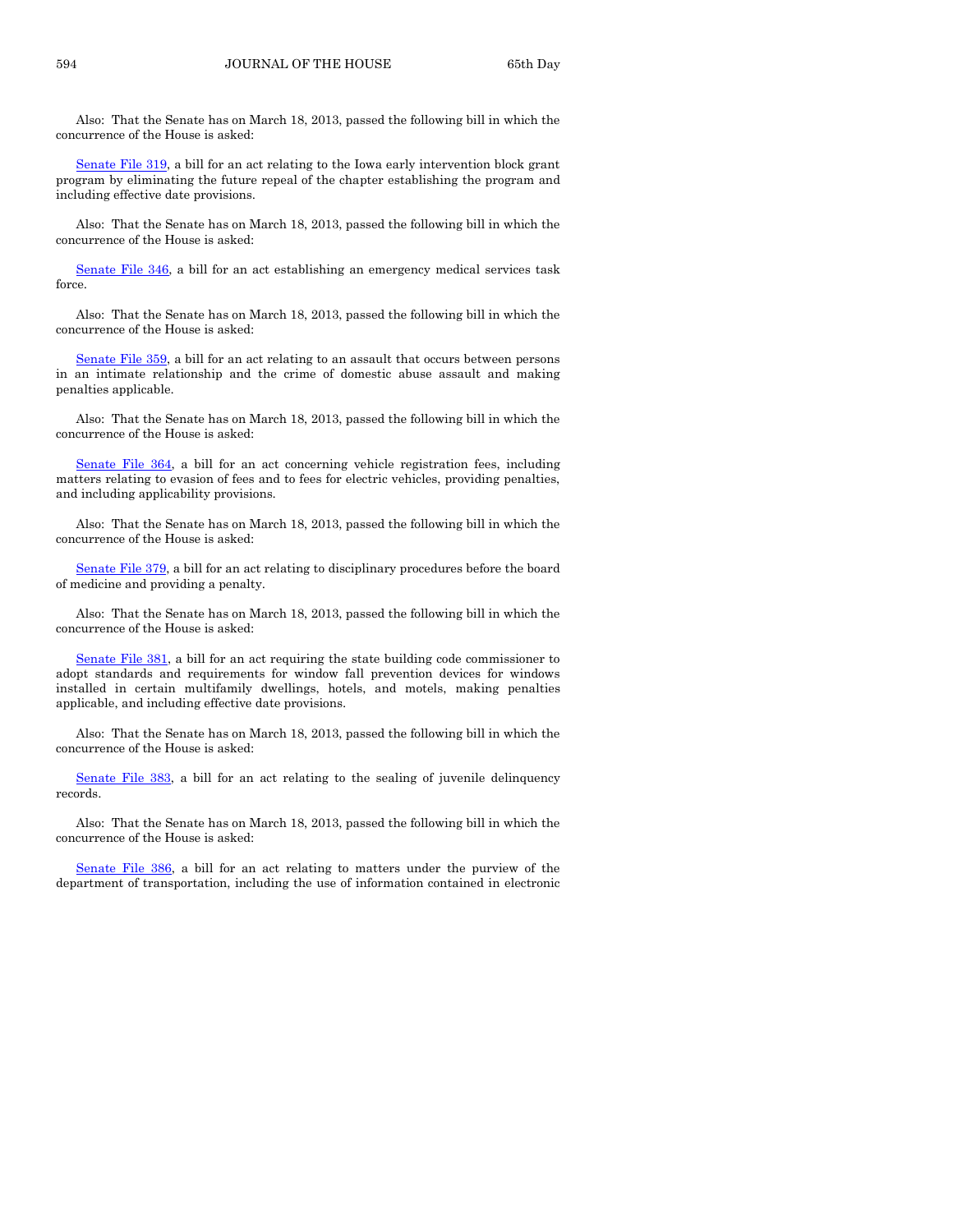driver and nonoperator identification records, the form of motor vehicle financial liability coverage cards, motor truck registration periods, grounds for disqualification of commercial vehicle operators, provisions for the issuance of temporary restricted licenses for persons convicted of operating while intoxicated, county issuance of driver's licenses, and the administration of highway contracts.

Also: That the Senate has on March 18, 2013, passed the following bill in which the concurrence of the House is asked:

[Senate File 388,](http://coolice.legis.state.ia.us/Cool-ICE/default.asp?Category=billinfo&Service=Billbook&frame=1&GA=85&hbill=SF388) a bill for an act relating to sponsor projects under the water resource restoration sponsor program.

Also: That the Senate has on March 18, 2013, passed the following bill in which the concurrence of the House is asked:

[Senate File 390,](http://coolice.legis.state.ia.us/Cool-ICE/default.asp?Category=billinfo&Service=Billbook&frame=1&GA=85&hbill=SF390) a bill for an act relating to certain title abstracts to property with private sewage disposal systems and providing effective date and retroactive applicability provisions.

Also: That the Senate has on March 18, 2013, passed the following bill in which the concurrence of the House is asked:

[Senate File 394,](http://coolice.legis.state.ia.us/Cool-ICE/default.asp?Category=billinfo&Service=Billbook&frame=1&GA=85&hbill=SF394) a bill for an act relating to informal conferences on contested citations or regulatory insufficiencies in health care facilities or assisted living programs and including applicability provisions.

Also: That the Senate has on March 18, 2013, passed the following bill in which the concurrence of the House is asked:

[Senate File 395,](http://coolice.legis.state.ia.us/Cool-ICE/default.asp?Category=billinfo&Service=Billbook&frame=1&GA=85&hbill=SF395) a bill for an act relating to child, adult, and family services under the purview of the department of human services, making penalties applicable, and including effective date provisions.

Also: That the Senate has on March 18, 2013, passed the following bill in which the concurrence of the House is asked:

[Senate File 402,](http://coolice.legis.state.ia.us/Cool-ICE/default.asp?Category=billinfo&Service=Billbook&frame=1&GA=85&hbill=SF402) a bill for an act relating to insurance coverage for dental care services.

Also: That the Senate has on March 18, 2013, passed the following bill in which the concurrence of the House is asked:

[Senate File 404,](http://coolice.legis.state.ia.us/Cool-ICE/default.asp?Category=billinfo&Service=Billbook&frame=1&GA=85&hbill=SF404) a bill for an act relating to supplementary weighting for limited English proficient students and including effective date provisions.

Also: That the Senate has on March 18, 2013, passed the following bill in which the concurrence of the House is asked:

[Senate File 419,](http://coolice.legis.state.ia.us/Cool-ICE/default.asp?Category=billinfo&Service=Billbook&frame=1&GA=85&hbill=SF419) a bill for an act providing for vision screening for school children.

MICHAEL E. MARSHALL, Secretary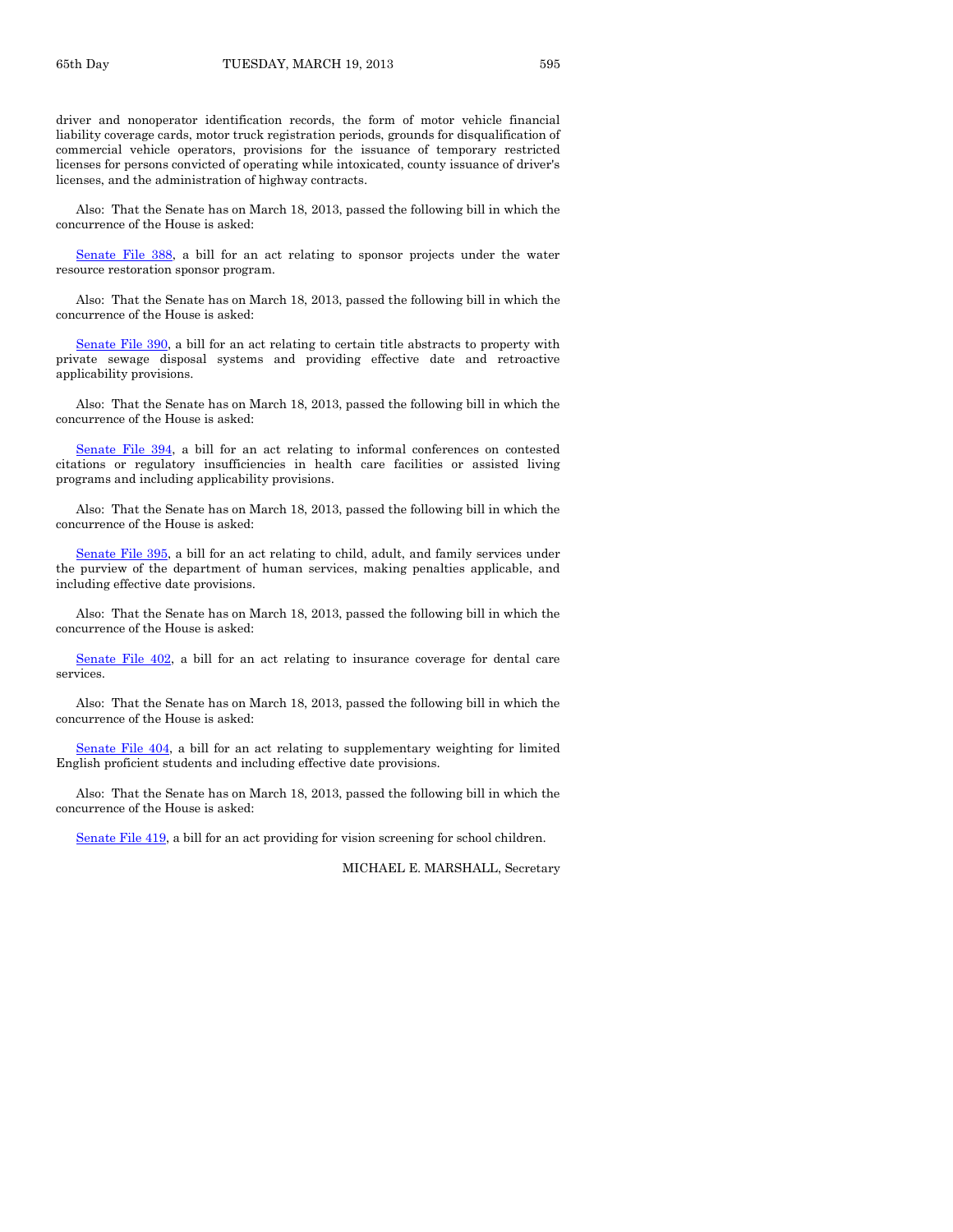# SENATE MESSAGES CONSIDERED

**[Senate File 394,](http://coolice.legis.state.ia.us/Cool-ICE/default.asp?Category=billinfo&Service=Billbook&frame=1&GA=85&hbill=SF394)** by committee on Human Resources, a bill for an act relating to informal conferences on contested citations or regulatory insufficiencies in health care facilities or assisted living programs and including applicability provisions.

Read a first time and **passed on file.**

**[Senate File 395,](http://coolice.legis.state.ia.us/Cool-ICE/default.asp?Category=billinfo&Service=Billbook&frame=1&GA=85&hbill=SF395)** by committee on Human Resources, a bill for an act relating to child, adult, and family services under the purview of the department of human services, making penalties applicable, and including effective date provisions.

Read a first time and **passed on file.**

**[Senate File 402,](http://coolice.legis.state.ia.us/Cool-ICE/default.asp?Category=billinfo&Service=Billbook&frame=1&GA=85&hbill=SF402) by committee on Commerce, a bill for an act** relating to insurance coverage for dental care services.

Read first time and referred to committee on **Commerce.**

**[Senate File 419,](http://coolice.legis.state.ia.us/Cool-ICE/default.asp?Category=billinfo&Service=Billbook&frame=1&GA=85&hbill=SF419)** by committee on Human Resources, a bill for an act providing for vision screening for school children.

Read a first time and **passed on file.**

On motion by Upmeyer of Cerro Gordo, the House was recessed at 8:38 a.m., until 2:00 p.m.

# AFTERNOON SESSION

The House reconvened at 2:07 p.m., Speaker Paulsen in the chair.

#### MESSAGES FROM THE SENATE

The following messages were received from the Senate:

Mr. Speaker: I am directed to inform your honorable body that the Senate has on March 19, 2013, passed the following bill in which the concurrence of the House is asked:

[Senate File 204,](http://coolice.legis.state.ia.us/Cool-ICE/default.asp?Category=billinfo&Service=Billbook&frame=1&GA=85&hbill=SF204) a bill for an act concerning persons voluntarily excluded from gambling facilities.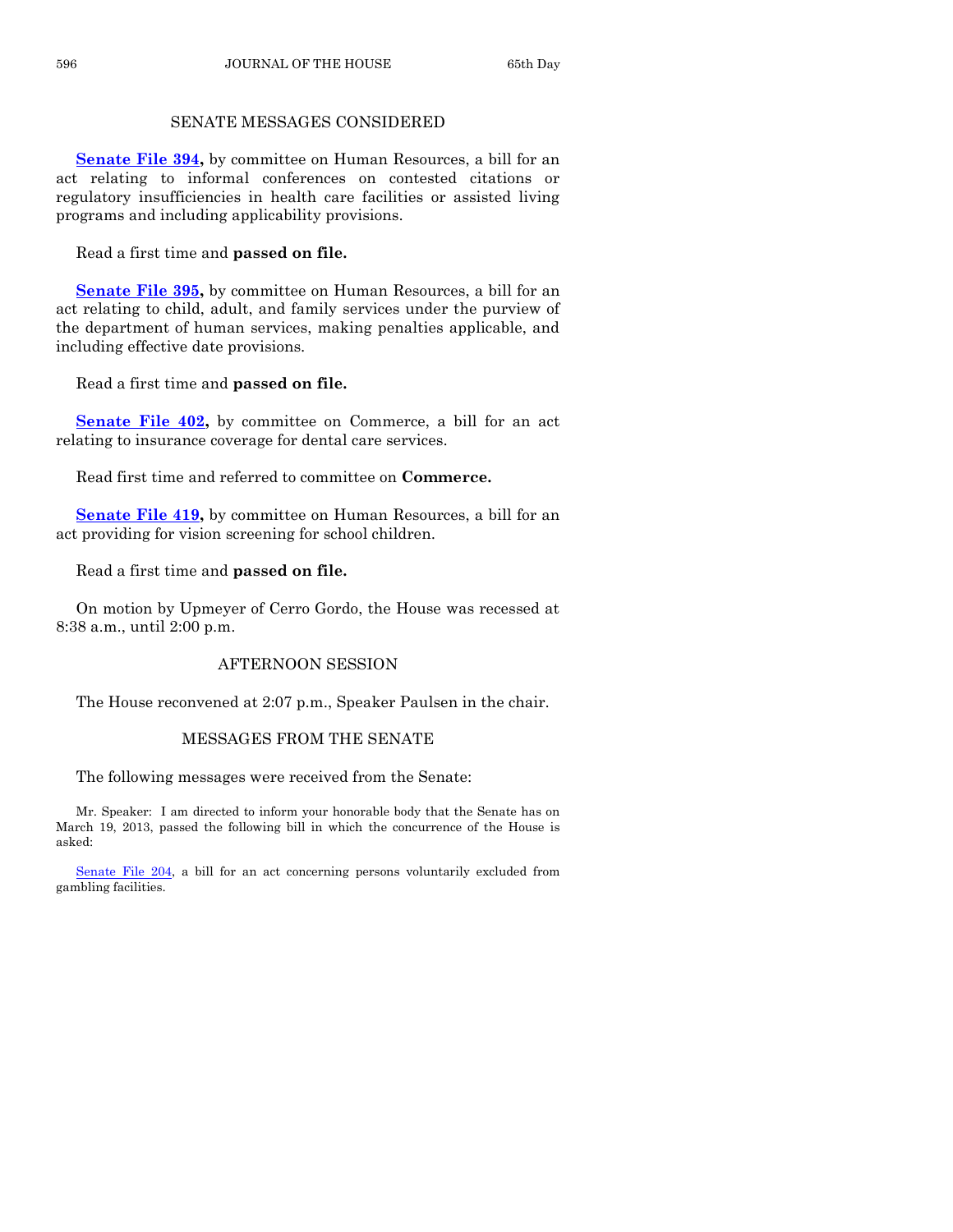Also: That the Senate has on March 19, 2013, passed the following bill in which the concurrence of the House is asked:

[Senate File 340,](http://coolice.legis.state.ia.us/Cool-ICE/default.asp?Category=billinfo&Service=Billbook&frame=1&GA=85&hbill=SF340) a bill for an act relating to the length of on-duty periods and required rest periods for drivers of rail crew transport vehicles, and providing penalties.

Also: That the Senate has on March 19, 2013, passed the following bill in which the concurrence of the House is asked:

[Senate File 369,](http://coolice.legis.state.ia.us/Cool-ICE/default.asp?Category=billinfo&Service=Billbook&frame=1&GA=85&hbill=SF369) a bill for an act relating to marital agreements, and including effective date and applicability provisions.

MICHAEL E. MARSHALL, Secretary

# CONSIDERATION OF BILLS Regular Calendar

**[House File 419,](http://coolice.legis.state.ia.us/Cool-ICE/default.asp?Category=billinfo&Service=Billbook&frame=1&GA=85&hbill=HF419)** a bill for an act relating to mental health and disability services requirements involving the department of human services and including effective date and retroactive applicability provisions, was taken up for consideration.

[SENATE FILE 203](http://coolice.legis.state.ia.us/Cool-ICE/default.asp?Category=billinfo&Service=Billbook&frame=1&GA=85&hbill=SF203) SUBSTITUTED FOR [HOUSE FILE 419](http://coolice.legis.state.ia.us/Cool-ICE/default.asp?Category=billinfo&Service=Billbook&frame=1&GA=85&hbill=HF419)

Forristall of Pottawattamie asked and received unanimous consent to substitute [Senate File 203](http://coolice.legis.state.ia.us/Cool-ICE/default.asp?Category=billinfo&Service=Billbook&frame=1&GA=85&hbill=SF203) for [House File 419.](http://coolice.legis.state.ia.us/Cool-ICE/default.asp?Category=billinfo&Service=Billbook&frame=1&GA=85&hbill=HF419)

Unfinished Business Calendar

**[Senate File 203,](http://coolice.legis.state.ia.us/Cool-ICE/default.asp?Category=billinfo&Service=Billbook&frame=1&GA=85&hbill=SF203)** a bill for an act relating to mental health and disability services requirements involving the department of human services and including effective date and retroactive applicability provisions, was taken up for consideration.

Forristall of Pottawattamie moved that the bill be read a last time now and placed upon its passage which motion prevailed and the bill was read a last time.

On the question "Shall the bill pass?" ([S.F. 203\)](http://coolice.legis.state.ia.us/Cool-ICE/default.asp?Category=billinfo&Service=Billbook&frame=1&GA=85&hbill=SF203)

The ayes were, 97:

Baltimore Baudler Bearinger Berry

Abdul-Samad Alons Anderson Bacon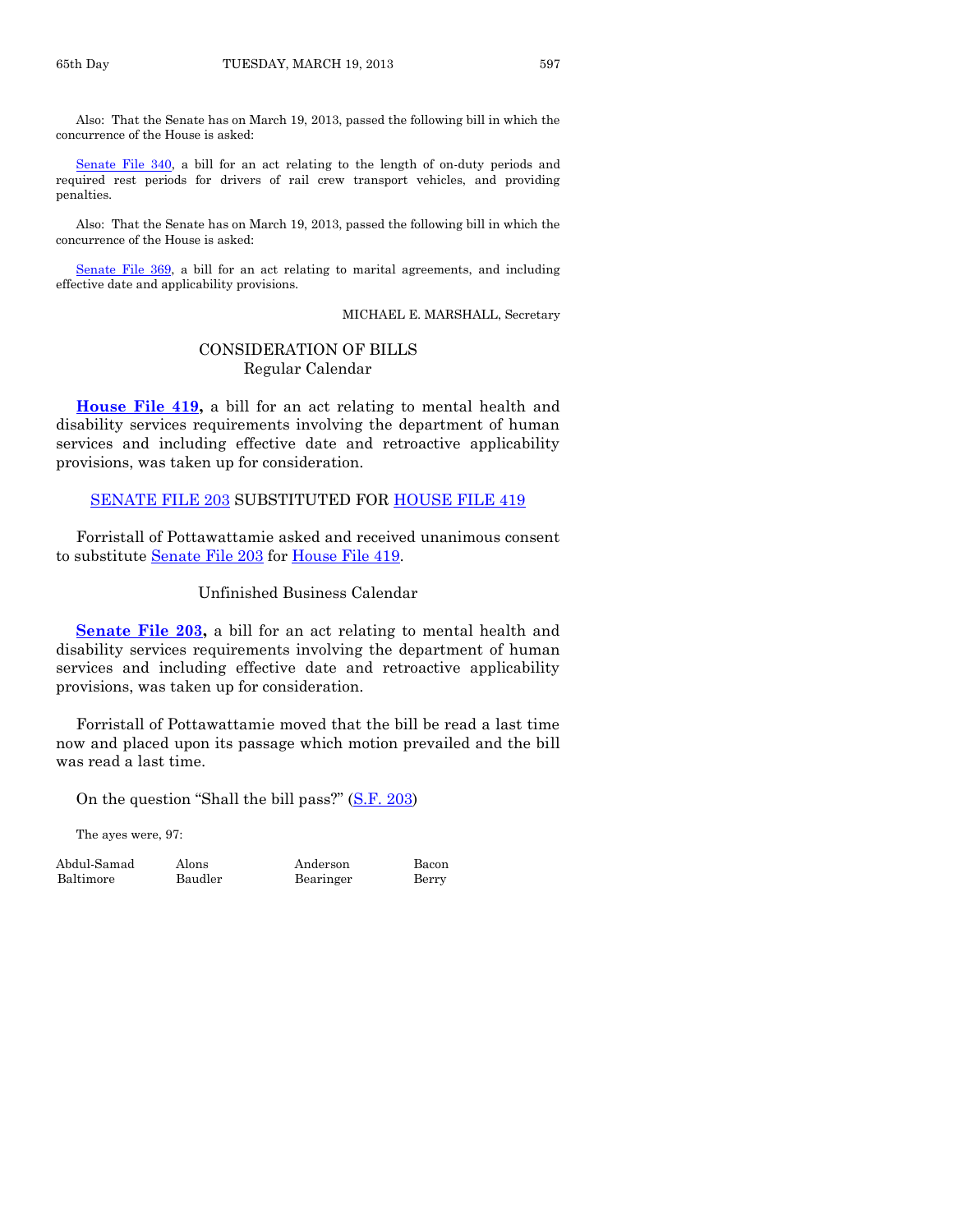| Brandenburg   | Byrnes    | Cohoon            | Costello   |
|---------------|-----------|-------------------|------------|
| Cownie        | Dawson    | Devoe             | Dolecheck  |
| Drake         | Dunkel    | Fisher            | Forbes     |
| Forristall    | Fry       | Gaines            | Garrett    |
| Gaskill       | Gassman   | Grasslev          | Hagenow    |
| Hall          | Hanson    | Hanusa            | Heartsill  |
| Heaton        | Heddens   | Hein              | Hess       |
| Highfill      | Hunter    | Huseman           | Isenhart   |
| Jacoby        | Jorgensen | Kajtazovic        | Kaufmann   |
| Kearns        | Kelley    | Klein             | Koester    |
| Kressig       | Landon    | Lensing           | Lofgren    |
| Lundby        | Lykam     | Mascher           | Maxwell    |
| Miller, H.    | Moore     | Muhlbauer         | Murphy     |
| Oldson        | Olson, S. | Olson, T.         | Ourth      |
| Pettengill    | Prichard  | Rayhons           | Riding     |
| Rogers        | Ruff      | Running-Marquardt | Salmon     |
| Sands         | Schultz   | Shaw              | Sheets     |
| Smith, J.     | Smith, M. | Soderberg         | Staed      |
| Stanerson     | Steckman  | Stutsman          | Taylor, R. |
| Taylor, T.    | Thede     | Thomas            | Upmeyer    |
| Vander Linden | Watts     | Wessel-Kroeschell | Winckler   |
| Windschitl    | Wolfe     | Wood              | Worthan    |
| Mr. Speaker   |           |                   |            |
| Paulsen       |           |                   |            |

The nays were, none.

Absent or not voting, 3:

McCarthy Miller, L. Olson, R.

The bill having received a constitutional majority was declared to have passed the House and the title was agreed to.

# [HOUSE FILE 419](http://coolice.legis.state.ia.us/Cool-ICE/default.asp?Category=billinfo&Service=Billbook&frame=1&GA=85&hbill=HF419) WITHDRAWN

Forristall of Pottawattamie asked and received unanimous consent to withdraw [House File 419](http://coolice.legis.state.ia.us/Cool-ICE/default.asp?Category=billinfo&Service=Billbook&frame=1&GA=85&hbill=HF419) from further consideration by the House.

# Regular Calendar

**[House File 487,](http://coolice.legis.state.ia.us/Cool-ICE/default.asp?Category=billinfo&Service=Billbook&frame=1&GA=85&hbill=HF487)** a bill for an act relating to a manufactured or mobile home retailer's application to a county treasurer for a certificate of title for a used mobile home or manufactured home, was taken up for consideration.

Pettengill of Benton offered amendment  $H-1131$  $H-1131$  filed by her.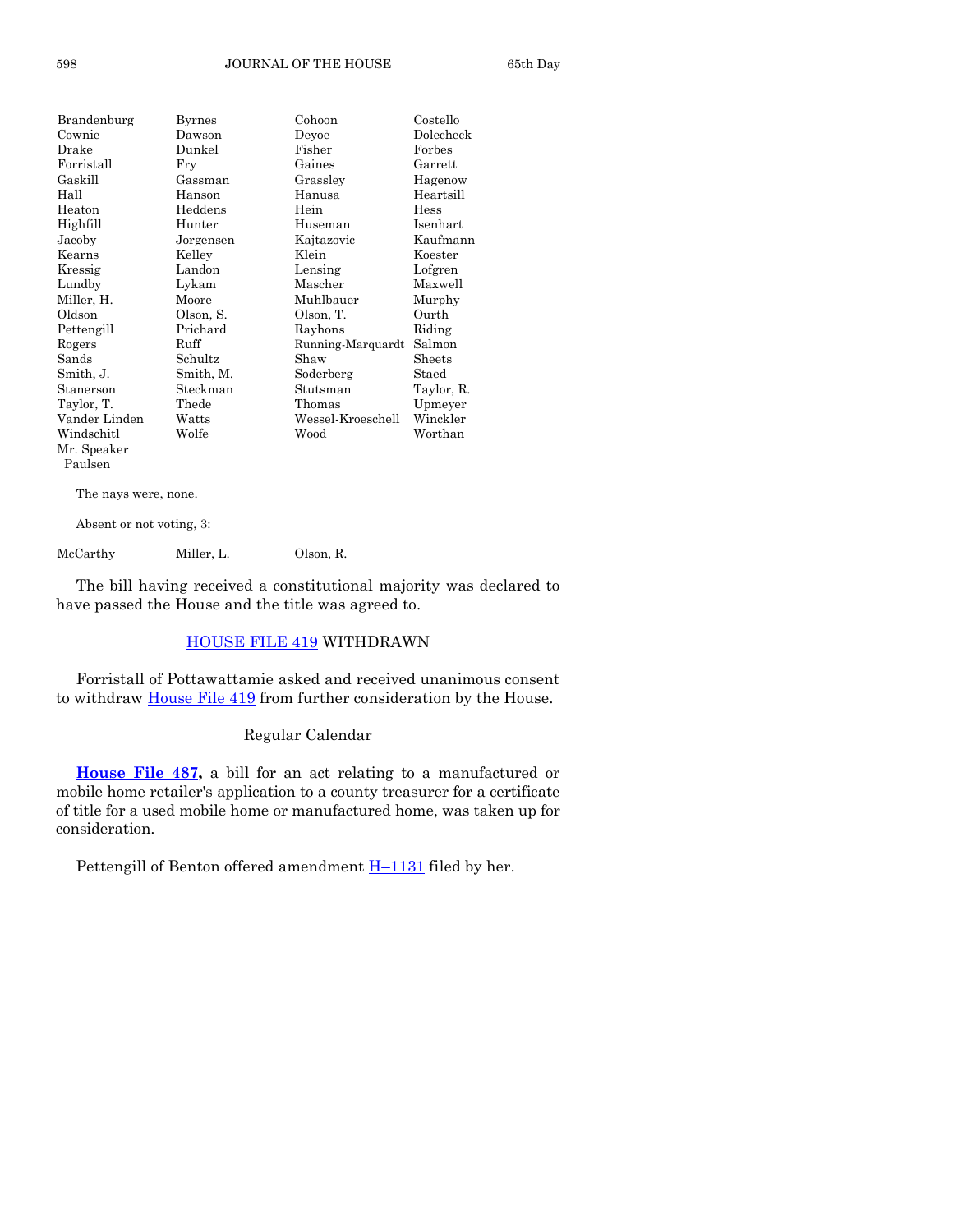Isenhart of Dubuque rose on a point of order that amendment H–[1131](http://coolice.legis.state.ia.us/Cool-ICE/default.asp?Category=billinfo&Service=Billbook&frame=1&GA=85&hbill=H1131) was not germane.

The Speaker ruled the point well taken and amendment  $H-1131$  $H-1131$ not germane.

Pettengill of Benton asked for unanimous consent to suspend the rules to consider amendment H–[1131.](http://coolice.legis.state.ia.us/Cool-ICE/default.asp?Category=billinfo&Service=Billbook&frame=1&GA=85&hbill=H1131)

Objection was raised.

Pettengill of Benton moved to suspend the rules to consider amendment H–[1131.](http://coolice.legis.state.ia.us/Cool-ICE/default.asp?Category=billinfo&Service=Billbook&frame=1&GA=85&hbill=H1131)

A non-record roll call was requested.

The ayes were 54, nays 35.

The motion to suspend the rules prevailed.

Pettengill of Benton moved the adoption of amendment  $H-1131$ .

Amendment  $H-1131$  $H-1131$  was adopted.

Pettengill of Benton moved that the bill be read a last time now and placed upon its passage which motion prevailed and the bill was read a last time.

On the question "Shall the bill pass?"  $(H.F. 487)$  $(H.F. 487)$ 

The ayes were, 96:

| Abdul-Samad | Alons      | Anderson  | Bacon     |
|-------------|------------|-----------|-----------|
| Baltimore   | Baudler    | Bearinger | Berry     |
| Brandenburg | Byrnes     | Cohoon    | Costello  |
| Cownie      | Dawson     | Devoe     | Dolecheck |
| Drake       | Dunkel     | Fisher    | Forbes    |
| Forristall  | Fry        | Gaines    | Garrett   |
| Gaskill     | Gassman    | Grassley  | Hagenow   |
| Hall        | Hanson     | Hanusa    | Heartsill |
| Heaton      | Heddens    | Hein      | Hess      |
| Highfill    | Hunter     | Huseman   | Jacoby    |
| Jorgensen   | Kajtazovic | Kaufmann  | Kearns    |
| Kelley      | Klein      | Koester   | Kressig   |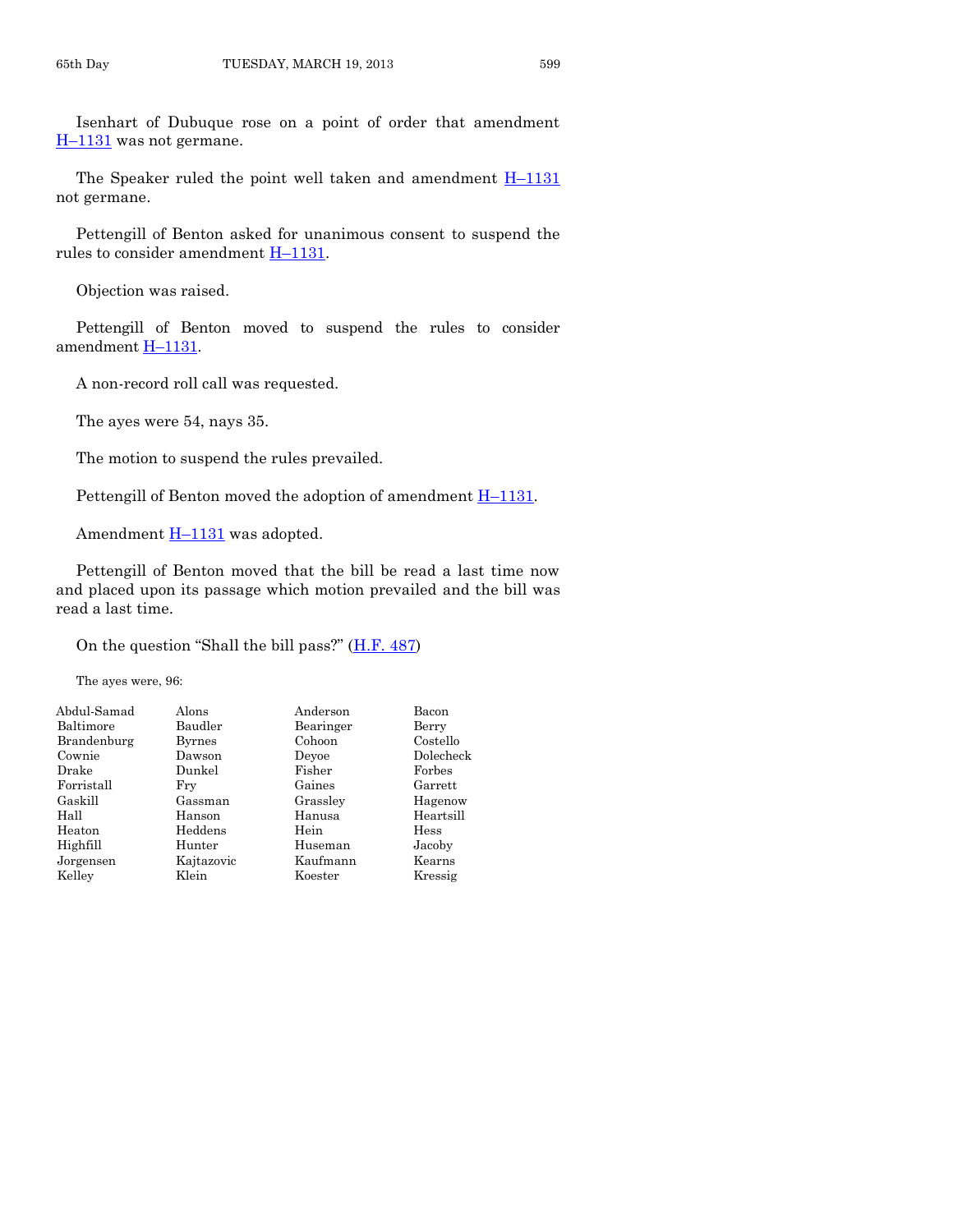| Landon    | Lensing           | Lofgren    | Lundby        |
|-----------|-------------------|------------|---------------|
| Lykam     | Mascher           | Maxwell    | Miller, H.    |
| Moore     | Muhlbauer         | Murphy     | Oldson        |
| Olson, S. | Olson, T.         | Ourth      | Pettengill    |
| Prichard  | Rayhons           | Riding     | Rogers        |
| Ruff      | Running-Marquardt | Salmon     | Sands         |
| Schultz   | Shaw              | Sheets     | Smith, J.     |
| Smith, M. | Soderberg         | Staed      | Stanerson     |
| Steckman  | Stutsman          | Taylor, R. | Taylor, T.    |
| Thede     | Thomas            | Upmeyer    | Vander Linden |
| Watts     | Wessel-Kroeschell | Winckler   | Windschitl    |
| Wolfe     | Wood              | Worthan    | Mr. Speaker   |
|           |                   |            | Paulsen       |

The nays were, 1:

Isenhart

Absent or not voting, 3:

McCarthy Miller, L. Olson, R.

The bill having received a constitutional majority was declared to have passed the House and the title, as amended, was agreed to.

**[House File 514,](http://coolice.legis.state.ia.us/Cool-ICE/default.asp?Category=billinfo&Service=Billbook&frame=1&GA=85&hbill=HF514)** a bill for an act relating to and requiring the return of stolen merchandise in the possession of a pawn shop owner or operator, and providing penalties, was taken up for consideration.

Brandenburg of Pottawattamie moved that the bill be read a last time now and placed upon its passage which motion prevailed and the bill was read a last time.

On the question "Shall the bill pass?" ([H.F. 514\)](http://coolice.legis.state.ia.us/Cool-ICE/default.asp?Category=billinfo&Service=Billbook&frame=1&GA=85&hbill=HF514)

The ayes were, 97:

| Abdul-Samad | Alons     | Anderson   | Bacon     |
|-------------|-----------|------------|-----------|
| Baltimore   | Baudler   | Bearinger  | Berry     |
| Brandenburg | Byrnes    | Cohoon     | Costello  |
| Cownie      | Dawson    | Devoe      | Dolecheck |
| Drake       | Dunkel    | Fisher     | Forbes    |
| Forristall  | Frv       | Gaines     | Garrett   |
| Gaskill     | Gassman   | Grassley   | Hagenow   |
| Hall        | Hanson    | Hanusa     | Heartsill |
| Heaton      | Heddens   | Hein       | Hess      |
| Highfill    | Hunter    | Huseman    | Isenhart  |
| Jacoby      | Jorgensen | Kajtazovic | Kaufmann  |
| Kearns      | Kellev    | Klein      | Koester   |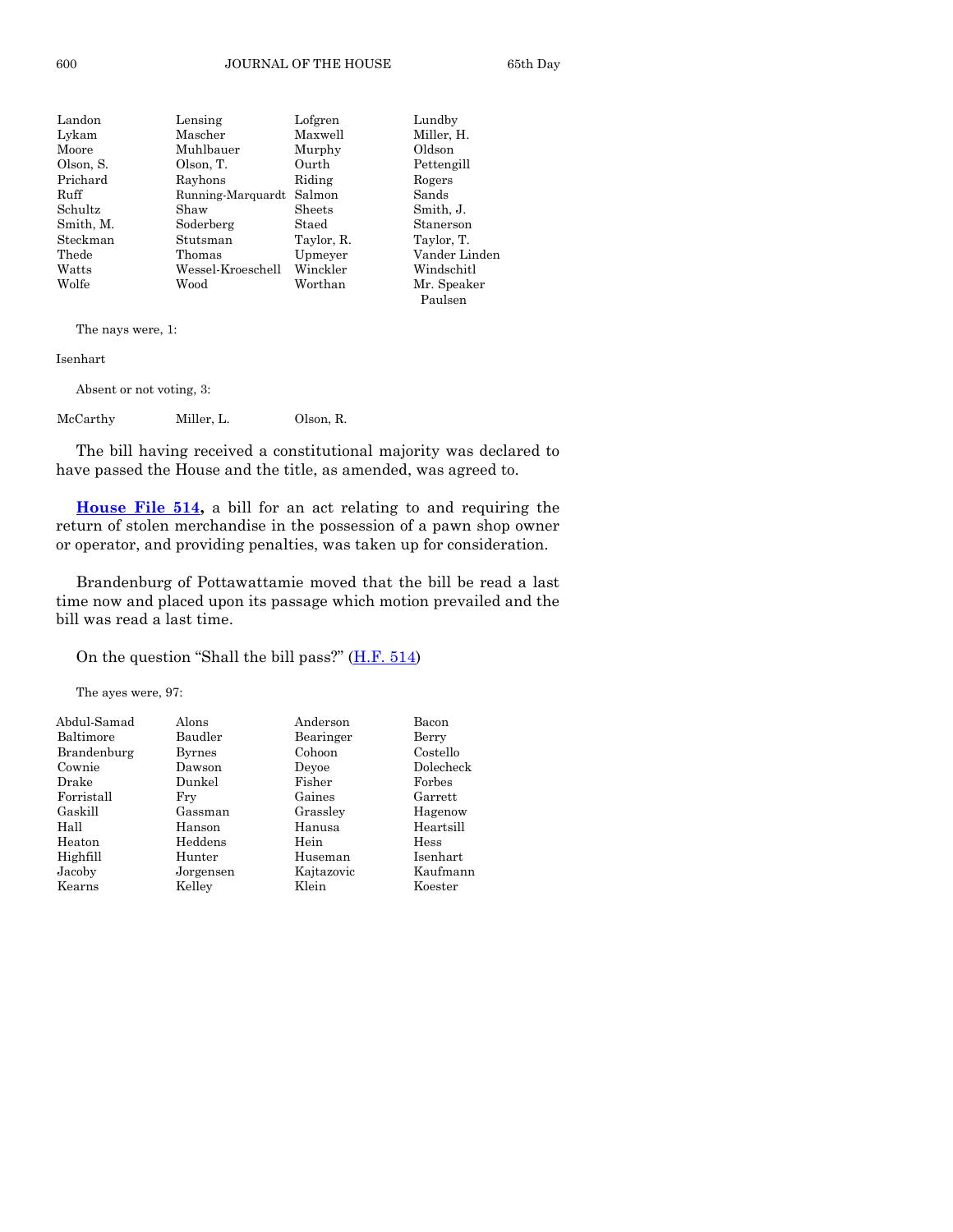| Kressig       | Landon    | Lensing           | Lofgren    |
|---------------|-----------|-------------------|------------|
| Lundby        | Lykam     | Mascher           | Maxwell    |
| Miller, H.    | Moore     | Muhlbauer         | Murphy     |
| Oldson        | Olson, S. | Olson, T.         | Ourth      |
| Pettengill    | Prichard  | Rayhons           | Riding     |
| Rogers        | Ruff      | Running-Marquardt | Salmon     |
| Sands         | Schultz   | Shaw              | Sheets     |
| Smith, J.     | Smith, M. | Soderberg         | Staed      |
| Stanerson     | Steckman  | Stutsman          | Taylor, R. |
| Taylor, T.    | Thede     | Thomas            | Upmeyer    |
| Vander Linden | Watts     | Wessel-Kroeschell | Winckler   |
| Windschitl    | Wolfe     | Wood              | Worthan    |
| Mr. Speaker   |           |                   |            |
| Paulsen       |           |                   |            |

The nays were, none.

Absent or not voting, 3:

McCarthy Miller, L. Olson, R.

The bill having received a constitutional majority was declared to have passed the House and the title was agreed to.

**[House File 526,](http://coolice.legis.state.ia.us/Cool-ICE/default.asp?Category=billinfo&Service=Billbook&frame=1&GA=85&hbill=HF526)** a bill for an act relating to the deadline for obtaining a registration fee credit for a vehicle that is sold, transferred, or junked or for a motor vehicle purchased by a lessee, and including effective date provisions, was taken up for consideration.

#### [SENATE FILE 349](http://coolice.legis.state.ia.us/Cool-ICE/default.asp?Category=billinfo&Service=Billbook&frame=1&GA=85&hbill=SF349) SUBSTITUTED FOR [HOUSE FILE 526](http://coolice.legis.state.ia.us/Cool-ICE/default.asp?Category=billinfo&Service=Billbook&frame=1&GA=85&hbill=HF526)

Pettengill of Benton asked and received unanimous consent to substitute [Senate File 349](http://coolice.legis.state.ia.us/Cool-ICE/default.asp?Category=billinfo&Service=Billbook&frame=1&GA=85&hbill=SF349) for [House File 526.](http://coolice.legis.state.ia.us/Cool-ICE/default.asp?Category=billinfo&Service=Billbook&frame=1&GA=85&hbill=HF526)

#### Unfinished Business Calendar

**[Senate File 349,](http://coolice.legis.state.ia.us/Cool-ICE/default.asp?Category=billinfo&Service=Billbook&frame=1&GA=85&hbill=SF349)** a bill for an act relating to the deadline for obtaining a registration fee credit for a vehicle that is sold, transferred, or junked or for a motor vehicle purchased by a lessee, and including effective date provisions, was taken up for consideration.

Pettengill of Benton moved that the bill be read a last time now and placed upon its passage which motion prevailed and the bill was read a last time.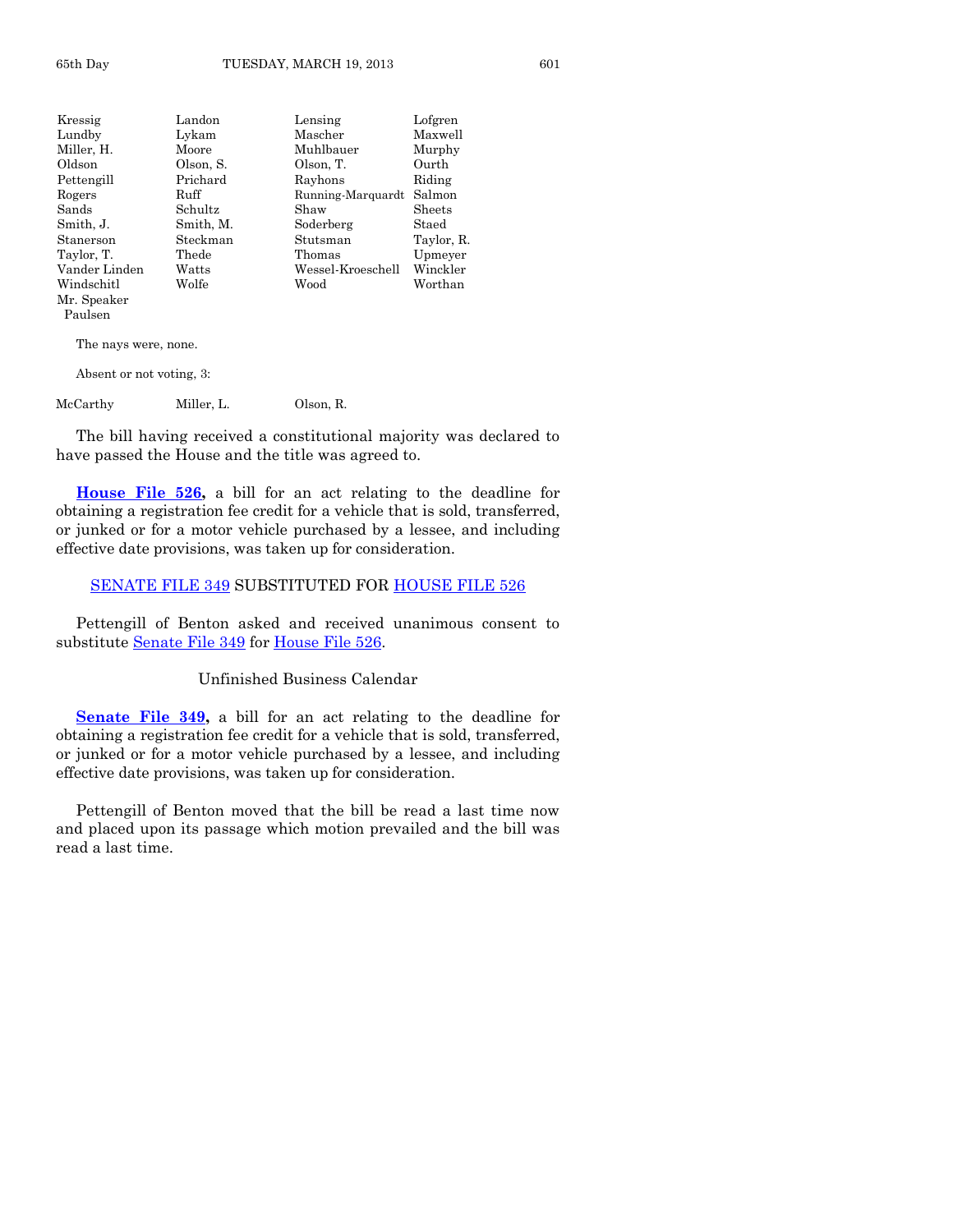# On the question "Shall the bill pass?" ([S.F. 349\)](http://coolice.legis.state.ia.us/Cool-ICE/default.asp?Category=billinfo&Service=Billbook&frame=1&GA=85&hbill=SF349)

The ayes were, 97:

| Abdul-Samad              | Alons         | Anderson          | Bacon      |
|--------------------------|---------------|-------------------|------------|
| Baltimore                | Baudler       | Bearinger         | Berry      |
| Brandenburg              | <b>Byrnes</b> | Cohoon            | Costello   |
| Cownie                   | Dawson        | Devoe             | Dolecheck  |
| Drake                    | Dunkel        | Fisher            | Forbes     |
| Forristall               | Fry           | Gaines            | Garrett    |
| Gaskill                  | Gassman       | Grasslev          | Hagenow    |
| Hall                     | Hanson        | Hanusa            | Heartsill  |
| Heaton                   | Heddens       | Hein              | Hess       |
| Highfill                 | Hunter        | Huseman           | Isenhart   |
| Jacoby                   | Jorgensen     | Kaitazovic        | Kaufmann   |
| Kearns                   | Kelley        | Klein             | Koester    |
| Kressig                  | Landon        | Lensing           | Lofgren    |
| Lundby                   | Lykam         | Mascher           | Maxwell    |
| Miller, H.               | Moore         | Muhlbauer         | Murphy     |
| Oldson                   | Olson, S.     | Olson, T.         | Ourth      |
| Pettengill               | Prichard      | Rayhons           | Riding     |
| Rogers                   | Ruff          | Running-Marquardt | Salmon     |
| Sands                    | Schultz       | Shaw              | Sheets     |
| Smith, J.                | Smith, M.     | Soderberg         | Staed      |
| Stanerson                | Steckman      | Stutsman          | Taylor, R. |
| Taylor, T.               | Thede         | Thomas            | Upmeyer    |
| Vander Linden            | Watts         | Wessel-Kroeschell | Winckler   |
| Windschitl               | Wolfe         | Wood              | Worthan    |
| Mr. Speaker              |               |                   |            |
| Paulsen                  |               |                   |            |
| The nays were, none.     |               |                   |            |
| Absent or not voting, 3: |               |                   |            |

McCarthy Miller, L. Olson, R.

The bill having received a constitutional majority was declared to have passed the House and the title was agreed to.

# [HOUSE FILE 526](http://coolice.legis.state.ia.us/Cool-ICE/default.asp?Category=billinfo&Service=Billbook&frame=1&GA=85&hbill=HF526) WITHDRAWN

Pettengill of Benton asked and received unanimous consent to withdraw **House File 526** from further consideration by the House.

#### Regular Calendar

**[House File 532,](http://coolice.legis.state.ia.us/Cool-ICE/default.asp?Category=billinfo&Service=Billbook&frame=1&GA=85&hbill=HF532)** a bill for an act to provide that peace officers and retired peace officers qualify as classroom driver education instructors, was taken up for consideration.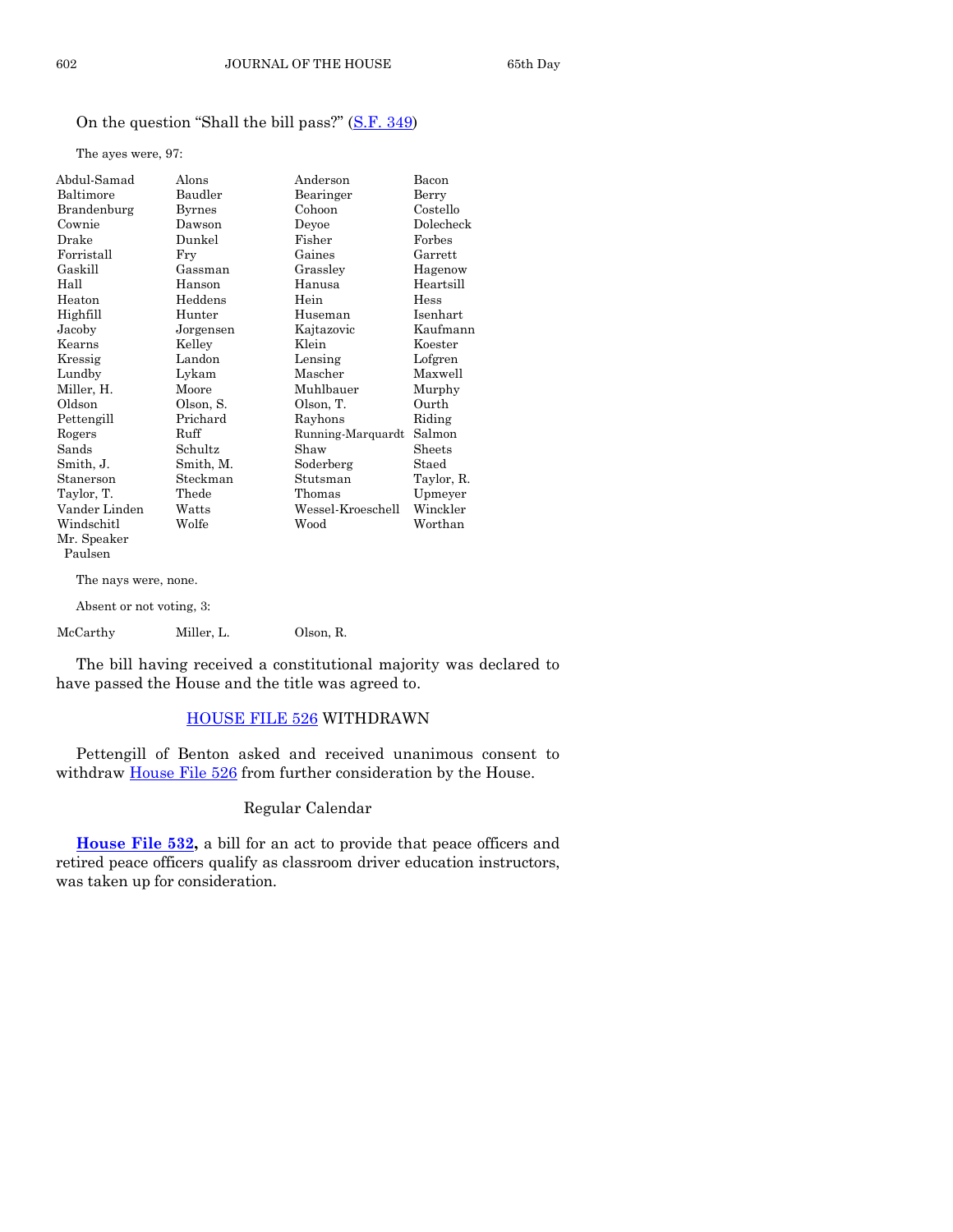R. Taylor of Dallas offered amendment  $H-1084$  $H-1084$  filed by him.

Hanson of Jefferson offered amendment  $H-1181$ , to amendment H–[1084,](http://coolice.legis.state.ia.us/Cool-ICE/default.asp?Category=billinfo&Service=Billbook&frame=1&GA=85&hbill=H1084) filed by him from the floor.

R. Taylor of Dallas rose on a point of order that amendment H–[1181](http://coolice.legis.state.ia.us/Cool-ICE/default.asp?Category=billinfo&Service=Billbook&frame=1&GA=85&hbill=H1181) was not germane, to amendment H–[1084.](http://coolice.legis.state.ia.us/Cool-ICE/default.asp?Category=billinfo&Service=Billbook&frame=1&GA=85&hbill=H1084)

The Speaker ruled the point well taken and amendment  $H-1181$  $H-1181$ not germane, to amendment  $H-1084$ .

R. Taylor of Dallas moved the adoption of amendment H–[1084.](http://coolice.legis.state.ia.us/Cool-ICE/default.asp?Category=billinfo&Service=Billbook&frame=1&GA=85&hbill=H1084)

Amendment  $H-1084$  $H-1084$  was adopted.

Cownie of Polk in the chair at 2:43 p.m.

Gassman of Winnebago moved that the bill be read a last time now and placed upon its passage which motion prevailed and the bill was read a last time.

On the question "Shall the bill pass?" ([H.F. 532\)](http://coolice.legis.state.ia.us/Cool-ICE/default.asp?Category=billinfo&Service=Billbook&frame=1&GA=85&hbill=HF532)

The ayes were, 62:

| Alons         | Bacon         | Baltimore      | Baudler    |
|---------------|---------------|----------------|------------|
| Brandenburg   | <b>Byrnes</b> | Costello       | Devoe      |
| Dolecheck     | Drake         | Fisher         | Forbes     |
| Forristall    | Frv           | $\rm{Garrett}$ | Gassman    |
| Grassley      | Hagenow       | Hall           | Hanusa     |
| Heartsill     | Heaton        | Hein           | Hess       |
| Highfill      | Huseman       | Jorgensen      | Kaufmann   |
| Klein         | Koester       | Landon         | Lofgren    |
| Lundby        | Lykam         | Maxwell        | Moore      |
| Muhlbauer     | Olson, S.     | Paulsen, Spkr. | Pettengill |
| Rayhons       | Riding        | Rogers         | Ruff       |
| Salmon        | Sands         | Schultz        | Shaw       |
| Sheets        | Smith, J.     | Soderberg      | Stanerson  |
| Taylor, R.    | Thede         | Thomas         | Upmeyer    |
| Vander Linden | Watts         | Windschitl     | Wood       |
| Worthan       | Cownie,       |                |            |
|               | Presiding     |                |            |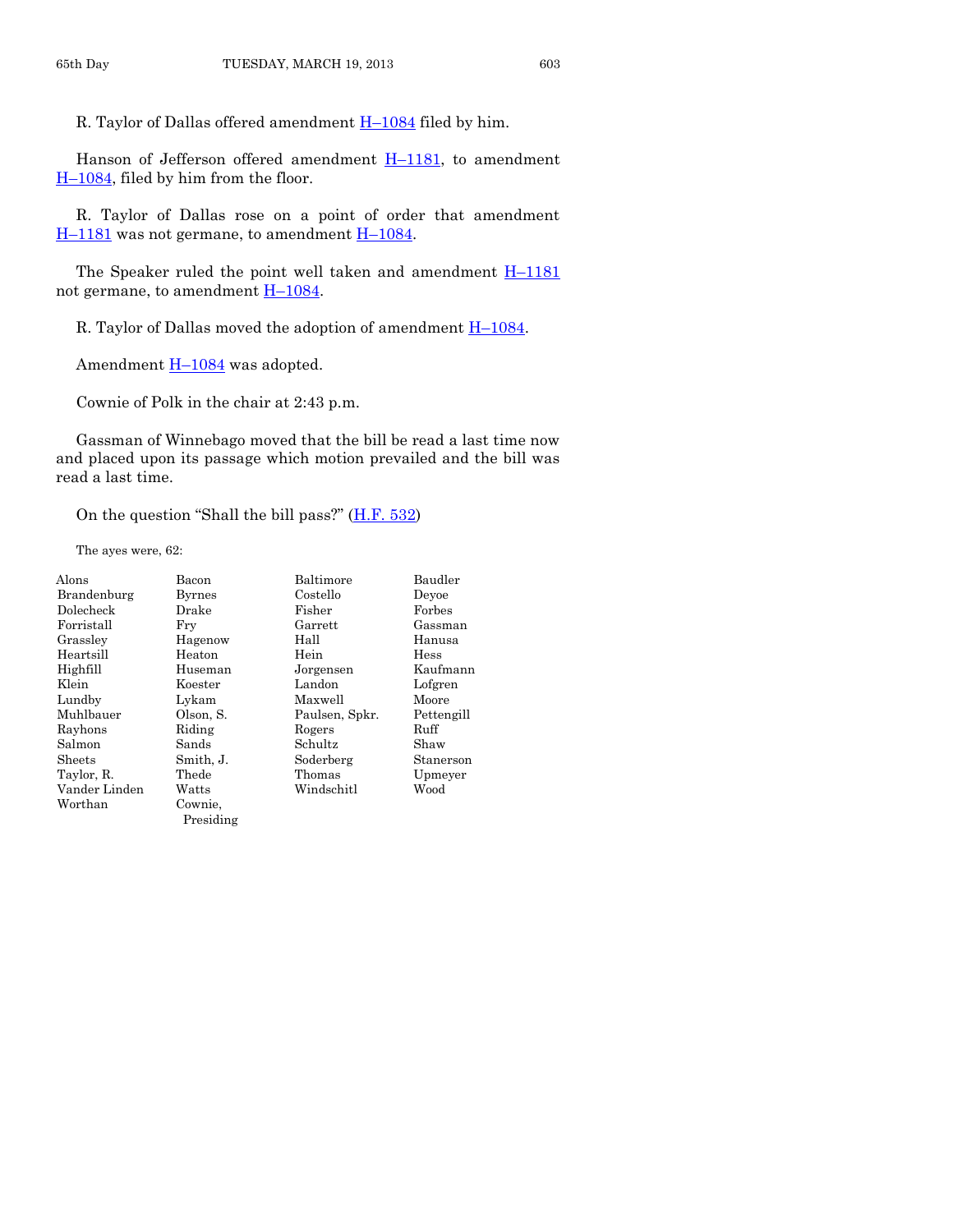The nays were, 35:

| Abdul-Samad       | Anderson | Bearinger                   | Berry      |
|-------------------|----------|-----------------------------|------------|
| Cohoon            | Dawson   | Dunkel                      | Gaines     |
| Gaskill           | Hanson   | Heddens                     | Hunter     |
| Isenhart          | Jacoby   | Kajtazovic                  | Kearns     |
| Kelley            | Kressig  | Lensing                     | Mascher    |
| Miller, H.        | Murphy   | Oldson                      | Olson, T.  |
| Ourth             | Prichard | Running-Marquardt Smith, M. |            |
| Staed             | Steckman | Stutsman                    | Taylor, T. |
| Wessel-Kroeschell | Winckler | Wolfe                       |            |

Absent or not voting, 3:

| McCarthy | Miller. L. | Olson, R. |
|----------|------------|-----------|
|          |            |           |

The bill having received a constitutional majority was declared to have passed the House and the title was agreed to.

## IMMEDIATE MESSAGES

Upmeyer of Cerro Gordo asked and received unanimous consent that the following bills be immediately messaged to the Senate: **House Files 487, 514, 532** and **Senate Files 203** and **349.**

The House stood at ease at 3:00 p.m., until the fall of the gavel.

The House resumed session at 4:27 p.m., Cownie of Polk in the chair.

#### SPECIAL PRESENTATION

Kressig of Black Hawk introduced to the House, William Ruud, President of the University of Northern Iowa.

The House rose and expressed its welcome.

# CONSIDERATION OF BILLS Regular Calendar

**[House File 533,](http://coolice.legis.state.ia.us/Cool-ICE/default.asp?Category=billinfo&Service=Billbook&frame=1&GA=85&hbill=HF533)** a bill for an act providing for entrepreneurial education funds for student organizations and clubs and including effective date and applicability provisions, was taken up for consideration.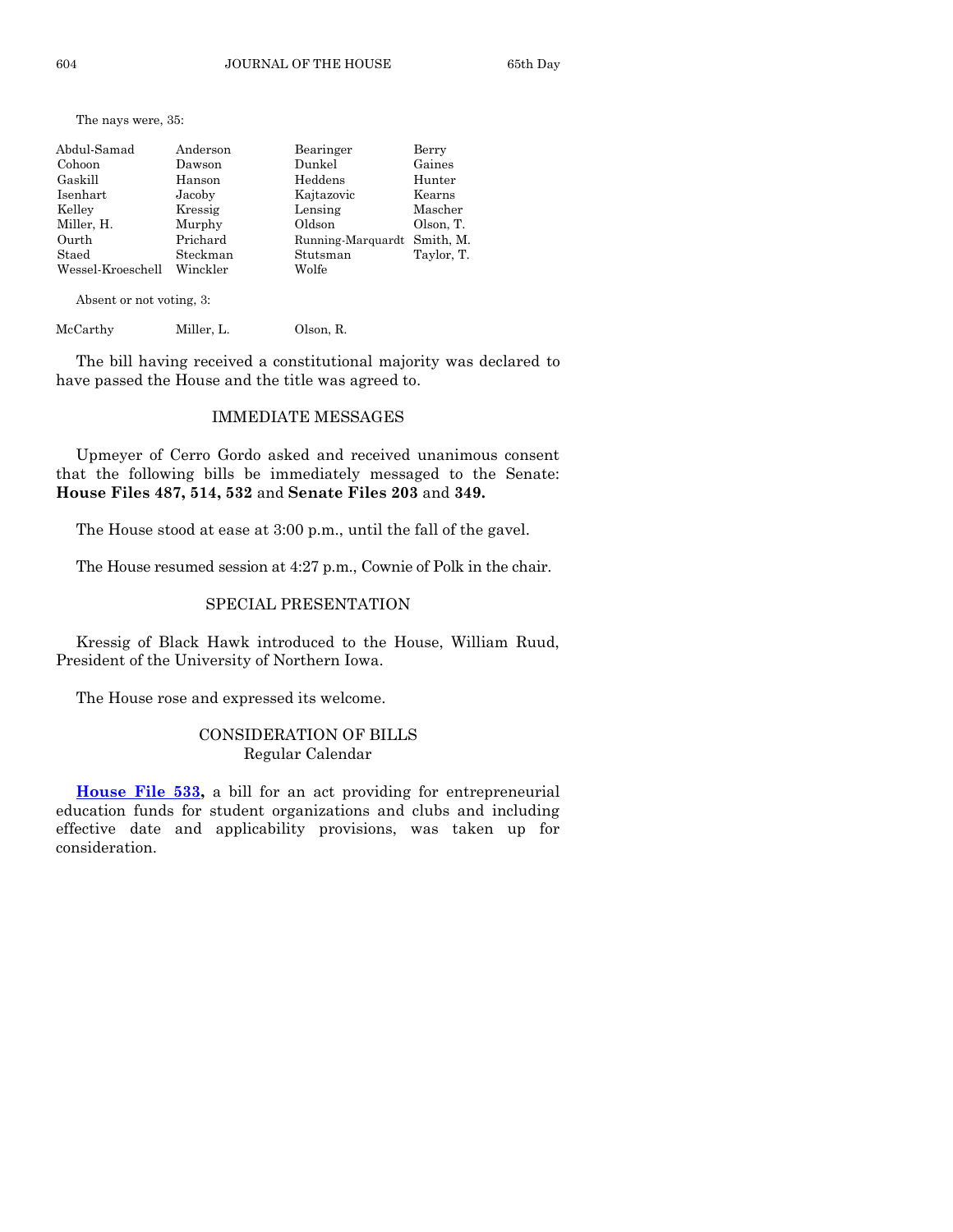Byrnes of Mitchell moved that the bill be read a last time now and placed upon its passage which motion prevailed and the bill was read a last time.

On the question "Shall the bill pass?" ([H.F. 533\)](http://coolice.legis.state.ia.us/Cool-ICE/default.asp?Category=billinfo&Service=Billbook&frame=1&GA=85&hbill=HF533)

The ayes were, 96:

| Abdul-Samad | Alons             | Anderson   | Bacon          |
|-------------|-------------------|------------|----------------|
| Baltimore   | Baudler           | Bearinger  | Berry          |
| Brandenburg | Byrnes            | Cohoon     | Costello       |
| Dawson      | Devoe             | Dolecheck  | Drake          |
| Dunkel      | Fisher            | Forbes     | Forristall     |
| Fry         | Gaines            | Garrett    | Gaskill        |
| Gassman     | Grassley          | Hagenow    | Hall           |
| Hanson      | Hanusa            | Heartsill  | Heaton         |
| Heddens     | Hein              | Hess       | Highfill       |
| Hunter      | Huseman           | Isenhart   | Jacoby         |
| Jorgensen   | Kajtazovic        | Kaufmann   | Kearns         |
| Kelley      | Klein             | Koester    | Kressig        |
| Landon      | Lensing           | Lofgren    | Lundby         |
| Lykam       | Mascher           | Maxwell    | Miller, H.     |
| Moore       | Muhlbauer         | Murphy     | Oldson         |
| Olson, S.   | Olson, T.         | Ourth      | Paulsen, Spkr. |
| Pettengill  | Rayhons           | Riding     | Rogers         |
| Ruff        | Running-Marquardt | Salmon     | Sands          |
| Schultz     | Shaw              | Sheets     | Smith, J.      |
| Smith, M.   | Soderberg         | Staed      | Stanerson      |
| Steckman    | Stutsman          | Taylor, R. | Taylor, T.     |
| Thede       | Thomas            | Upmeyer    | Vander Linden  |
| Watts       | Wessel-Kroeschell | Winckler   | Windschitl     |
| Wolfe       | Wood              | Worthan    | Cownie.        |
|             |                   |            | Presiding      |

The nays were, none.

Absent or not voting, 3:

McCarthy Miller, L. Olson, R.

Under the provision of Rule 76, conflict of interest, Prichard of Floyd refrained from voting.

The bill having received a constitutional majority was declared to have passed the House and the title was agreed to.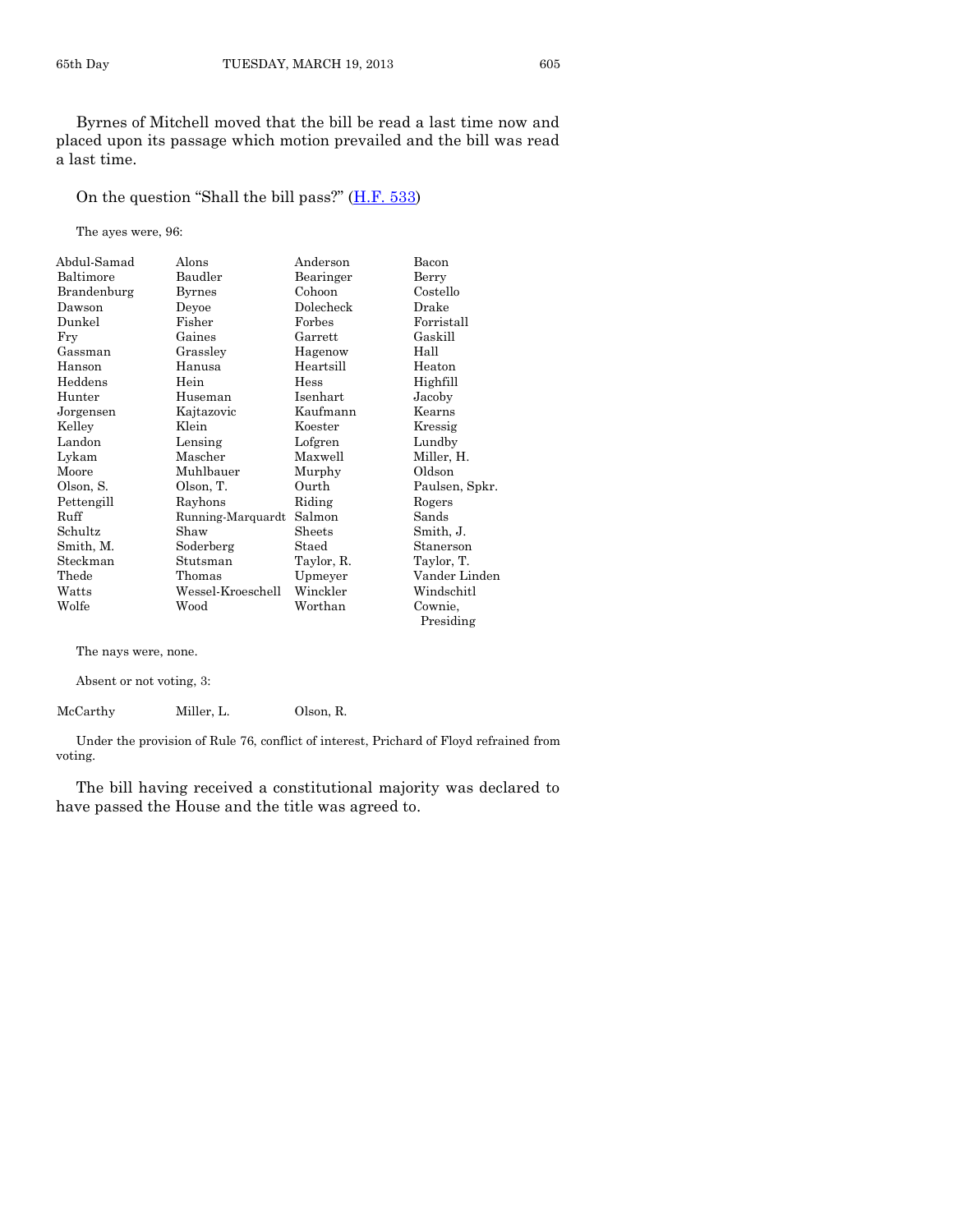**[House File 537,](http://coolice.legis.state.ia.us/Cool-ICE/default.asp?Category=billinfo&Service=Billbook&frame=1&GA=85&hbill=HF537)** a bill for an act relating to consideration of the educational setting of a minor child in a child custody proceeding, was taken up for consideration.

Wolfe of Clinton asked and received unanimous consent to withdraw amendment H–[1157](http://coolice.legis.state.ia.us/Cool-ICE/default.asp?Category=billinfo&Service=Billbook&frame=1&GA=85&hbill=H1157) filed by her on March 18, 2013.

Hess of Clay moved that the bill be read a last time now and placed upon its passage which motion prevailed and the bill was read a last time.

On the question "Shall the bill pass?" ([H.F. 537\)](http://coolice.legis.state.ia.us/Cool-ICE/default.asp?Category=billinfo&Service=Billbook&frame=1&GA=85&hbill=HF537)

The ayes were, 52:

| Alons       | Bacon          | Baltimore  | Baudler       |
|-------------|----------------|------------|---------------|
| Brandenburg | <b>Byrnes</b>  | Costello   | Devoe         |
| Dolecheck   | Drake          | Fisher     | Forristall    |
| Frv         | Garrett        | Gassman    | Grassley      |
| Hagenow     | Hanusa         | Heartsill  | Heaton        |
| Hein        | <b>Hess</b>    | Highfill   | Huseman       |
| Jorgensen   | Kaufmann       | Klein      | Koester       |
| Landon      | Lofgren        | Maxwell    | Moore         |
| Olson, S.   | Paulsen, Spkr. | Pettengill | Rayhons       |
| Rogers      | Salmon         | Sands      | Schultz       |
| Shaw        | Sheets         | Smith, J.  | Soderberg     |
| Stanerson   | Taylor, R.     | Upmeyer    | Vander Linden |
| Watts       | Windschitl     | Worthan    | Cownie,       |
|             |                |            | Presiding     |

#### The nays were, 45:

| Abdul-Samad | Anderson          | Bearinger  | Berry   |
|-------------|-------------------|------------|---------|
| Cohoon      | Dawson            | Dunkel     | Forbes  |
| Gaines      | Gaskill           | Hall       | Hanson  |
| Heddens     | Hunter            | Isenhart   | Jacoby  |
| Kajtazovic  | Kearns            | Kelley     | Kressig |
| Lensing     | Lundby            | Lykam      | Mascher |
| Miller, H.  | Muhlbauer         | Murphy     | Oldson  |
| Olson, T.   | Ourth             | Prichard   | Riding  |
| Ruff        | Running-Marquardt | Smith, M.  | Staed   |
| Steckman    | Stutsman          | Taylor, T. | Thede   |
| Thomas      | Wessel-Kroeschell | Winckler   | Wolfe   |
| Wood        |                   |            |         |

Absent or not voting, 3:

McCarthy Miller, L. Olson, R.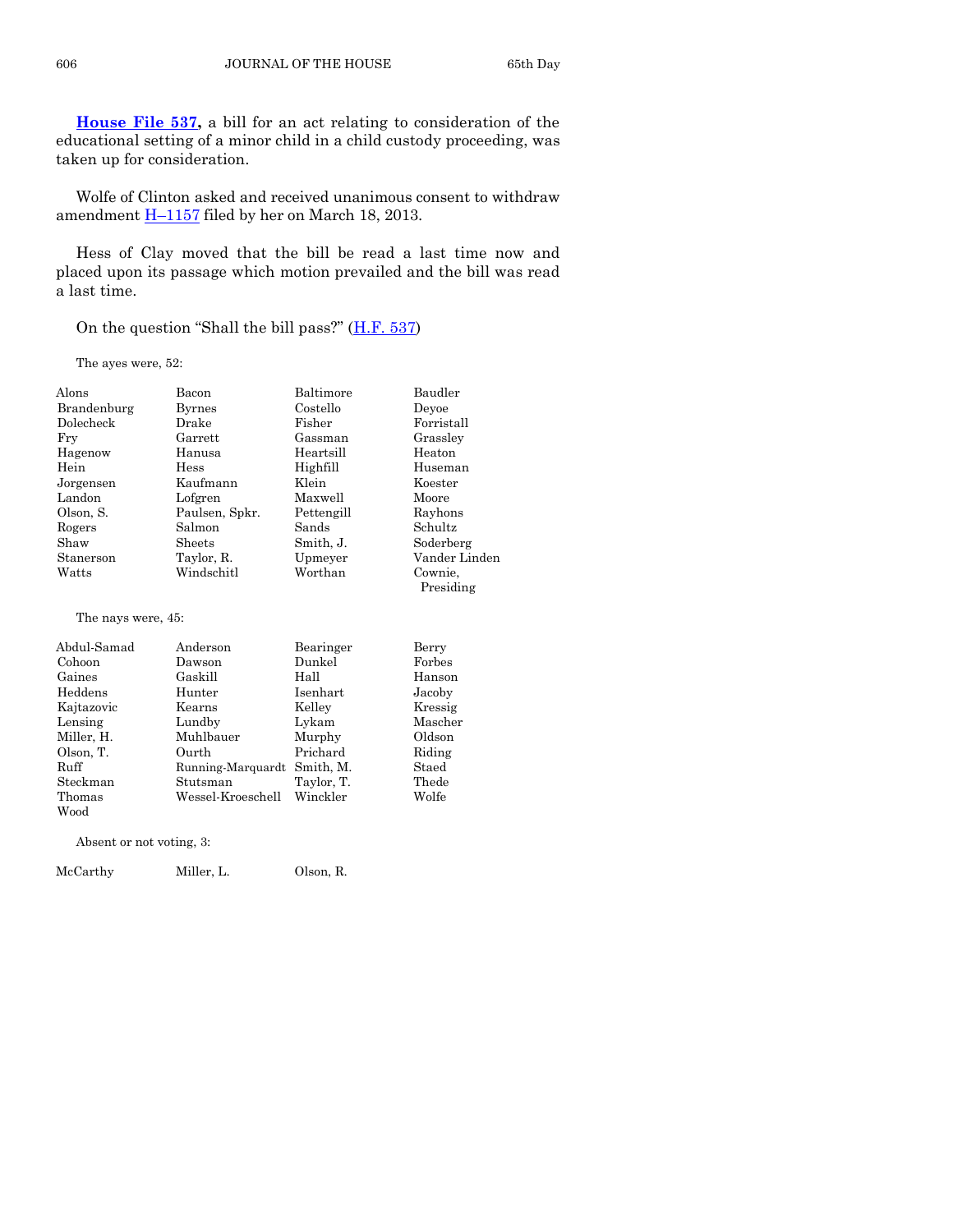The bill having received a constitutional majority was declared to have passed the House and the title was agreed to.

Speaker Paulsen in the chair at 5:34 p.m.

**[House File 539,](http://coolice.legis.state.ia.us/Cool-ICE/default.asp?Category=billinfo&Service=Billbook&frame=1&GA=85&hbill=HF539)** a bill for an act providing for immunity from civil liability for registered architects and professional engineers providing disaster emergency assistance under specified circumstances, was taken up for consideration.

Grassley of Butler moved that the bill be read a last time now and placed upon its passage which motion prevailed and the bill was read a last time.

On the question "Shall the bill pass?" ([H.F. 539\)](http://coolice.legis.state.ia.us/Cool-ICE/default.asp?Category=billinfo&Service=Billbook&frame=1&GA=85&hbill=HF539)

The ayes were, 57:

| Alons              | Bacon         | Baltimore         | Baudler   |
|--------------------|---------------|-------------------|-----------|
| Brandenburg        | <b>Byrnes</b> | Costello          | Cownie    |
| Devoe              | Dolecheck     | Drake             | Fisher    |
| Forbes             | Forristall    | Fry               | Garrett   |
| Gassman            | Grassley      | Hagenow           | Hanusa    |
| Heartsill          | Heaton        | Hein              | Hess      |
| Highfill           | Huseman       | Jacoby            | Jorgensen |
| Kaufmann           | Klein         | Koester           | Landon    |
| Lofgren            | Maxwell       | Moore             | Muhlbauer |
| Olson, S.          | Pettengill    | Rayhons           | Rogers    |
| Salmon             | Sands         | Schultz           | Shaw      |
| Sheets             | Smith, J.     | Soderberg         | Stanerson |
| Steckman           | Stutsman      | Taylor, R.        | Upmeyer   |
| Vander Linden      | Watts         | Windschitl        | Worthan   |
| Mr. Speaker        |               |                   |           |
| Paulsen            |               |                   |           |
| The nays were, 40: |               |                   |           |
| Abdul-Samad        | Anderson      | Bearinger         | Berry     |
| Cohoon             | Dawson        | Dunkel            | Gaines    |
| Gaskill            | Hall          | Hanson            | Heddens   |
| Hunter             | Isenhart      | Kajtazovic        | Kearns    |
| Kelley             | Kressig       | Lensing           | Lundby    |
| Lykam              | Mascher       | Miller, H.        | Murphy    |
| Oldson             | Olson, T.     | Ourth             | Prichard  |
| Riding             | Ruff          | Running-Marquardt | Smith, M. |
| Staed              | Taylor, T.    | Thede             | Thomas    |
| Wessel-Kroeschell  | Winckler      | Wolfe             | Wood      |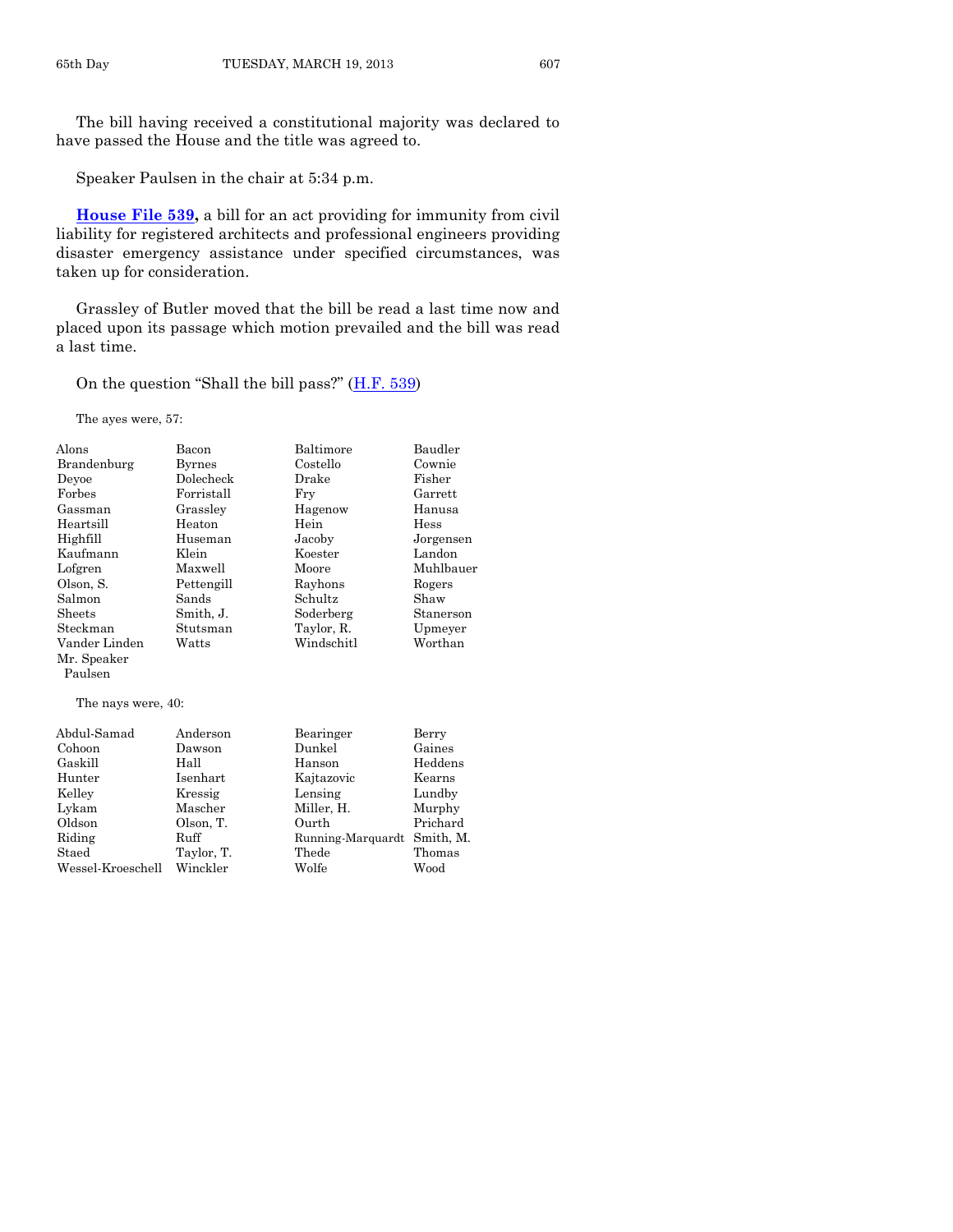Absent or not voting, 3:

McCarthy Miller, L. Olson, R.

The bill having received a constitutional majority was declared to have passed the House and the title was agreed to.

**[House File 540,](http://coolice.legis.state.ia.us/Cool-ICE/default.asp?Category=billinfo&Service=Billbook&frame=1&GA=85&hbill=HF540)** a bill for an act allowing criminal history and abuse registry background checks for certain food vendors, was taken up for consideration.

Pettengill of Benton moved that the bill be read a last time now and placed upon its passage which motion prevailed and the bill was read a last time.

On the question "Shall the bill pass?"  $(H.F. 540)$  $(H.F. 540)$ 

The ayes were, 96:

| Abdul-Samad | Alons             | Anderson       | Bacon         |
|-------------|-------------------|----------------|---------------|
| Baltimore   | Baudler           | Bearinger      | Berry         |
| Brandenburg | Byrnes            | Cohoon         | Costello      |
| Cownie      | Dawson            | Deyoe          | Dolecheck     |
| Drake       | Fisher            | Forbes         | Forristall    |
| Fry         | Gaines            | $\rm{Garrett}$ | Gaskill       |
| Gassman     | Grasslev          | Hagenow        | Hall          |
| Hanson      | Hanusa            | Heartsill      | Heaton        |
| Heddens     | Hein              | Hess           | Highfill      |
| Hunter      | Huseman           | Isenhart       | Jacoby        |
| Jorgensen   | Kajtazovic        | Kaufmann       | Kearns        |
| Kelley      | Klein             | Koester        | Kressig       |
| Landon      | Lensing           | Lofgren        | Lundby        |
| Lykam       | Mascher           | Maxwell        | Miller, H.    |
| Moore       | Muhlbauer         | Murphy         | Oldson        |
| Olson, S.   | Olson, T.         | Ourth          | Pettengill    |
| Prichard    | Rayhons           | Riding         | Rogers        |
| Ruff        | Running-Marquardt | Salmon         | Sands         |
| Schultz     | Shaw              | Sheets         | Smith, J.     |
| Smith, M.   | Soderberg         | Staed          | Stanerson     |
| Steckman    | Stutsman          | Taylor, R.     | Taylor, T.    |
| Thede       | Thomas            | Upmeyer        | Vander Linden |
| Watts       | Wessel-Kroeschell | Winckler       | Windschitl    |
| Wolfe       | Wood              | Worthan        | Mr. Speaker   |
|             |                   |                | Paulsen       |

The nays were, 1:

Dunkel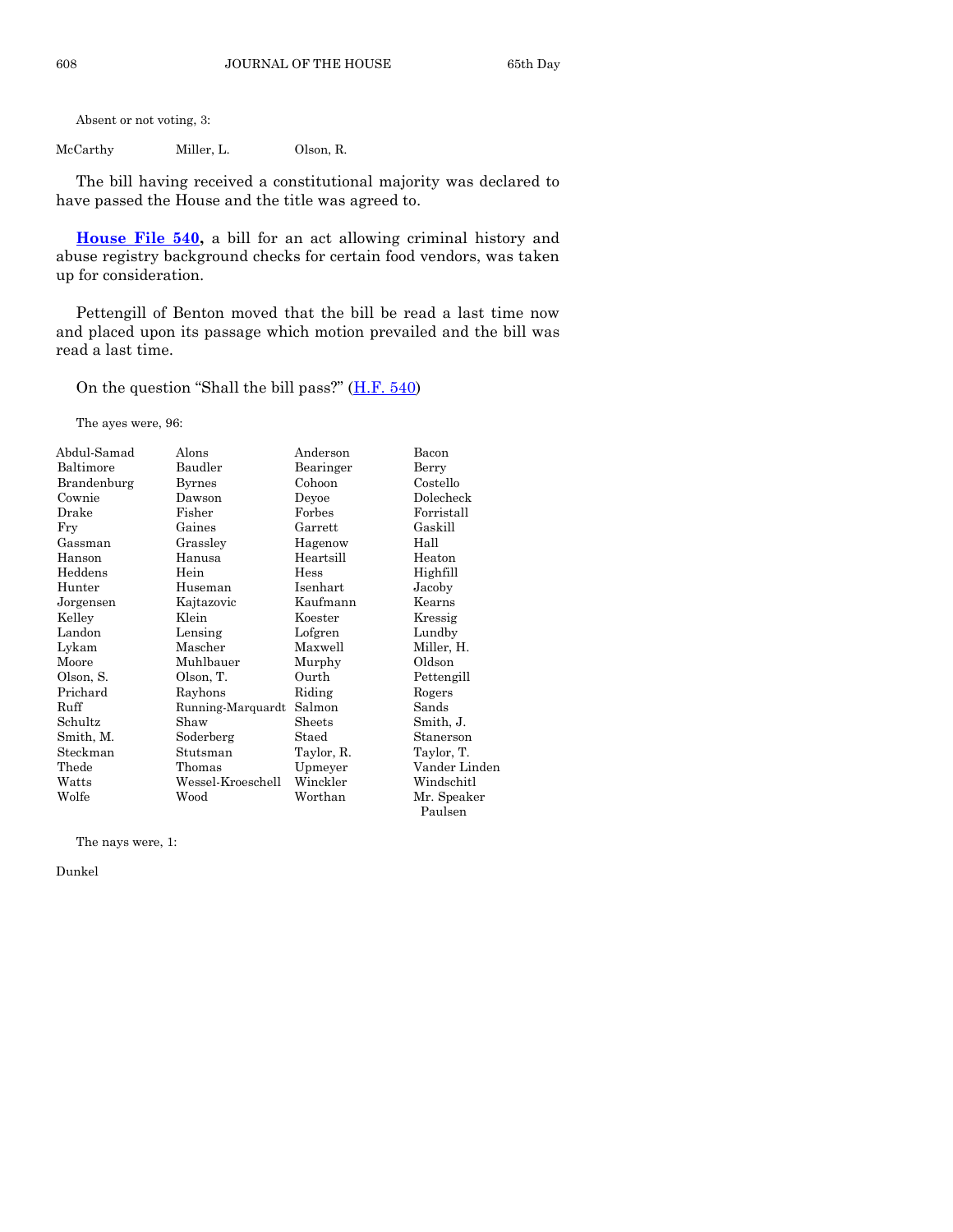Absent or not voting, 3:

McCarthy Miller, L. Olson, R.

The bill having received a constitutional majority was declared to have passed the House and the title was agreed to.

**[House File 545,](http://coolice.legis.state.ia.us/Cool-ICE/default.asp?Category=billinfo&Service=Billbook&frame=1&GA=85&hbill=HF545)** a bill for an act creating a new category of allowable expenditures from the veterans trust fund, was taken up for consideration.

Alons of Sioux offered amendment  $H-1130$  $H-1130$  filed by him.

Roll call was requested by Mascher of Johnson and M. Smith of Marshall.

On the question "Shall amendment  $H-1130$  $H-1130$  be adopted?" ( $H.F. 545$ )

The ayes were, 52:

| Alons                                | Bacon         | Baltimore   | Baudler                |
|--------------------------------------|---------------|-------------|------------------------|
| Brandenburg                          | <b>Byrnes</b> | Costello    | Cownie                 |
| Devoe                                | Dolecheck     | Drake       | Fisher                 |
| Forristall                           | Frv           | Garrett     | Gassman                |
| Grassley                             | Hagenow       | Hanusa      | Heartsill              |
| Heaton                               | Hein          | <b>Hess</b> | Highfill               |
| Huseman                              | Jorgensen     | Kaufmann    | Klein                  |
| Koester                              | Landon        | Lofgren     | Maxwell                |
| Moore                                | Olson, S.     | Pettengill  | Rayhons                |
| Rogers                               | Salmon        | Sands       | Schultz                |
| Shaw                                 | Sheets        | Smith, J.   | Soderberg              |
| Stanerson                            | Taylor, R.    | Upmeyer     | Vander Linden          |
| Watts                                | Windschitl    | Worthan     | Mr. Speaker<br>Paulsen |
| The nays were, 45:                   |               |             |                        |
| $\lambda$ 111 $\alpha$ 1 $\lambda$ 1 |               |             | $\mathbf{n}$ .         |

| Abdul-Samad | Anderson          | Bearinger  | Berry   |
|-------------|-------------------|------------|---------|
| Cohoon      | Dawson            | Dunkel     | Forbes  |
| Gaines      | Gaskill           | Hall       | Hanson  |
| Heddens     | Hunter            | Isenhart   | Jacoby  |
| Kajtazovic  | Kearns            | Kelley     | Kressig |
| Lensing     | Lundby            | Lykam      | Mascher |
| Miller, H.  | Muhlbauer         | Murphy     | Oldson  |
| Olson, T.   | Ourth             | Prichard   | Riding  |
| Ruff        | Running-Marquardt | Smith, M.  | Staed   |
| Steckman    | Stutsman          | Taylor, T. | Thede   |
| Thomas      | Wessel-Kroeschell | Winckler   | Wolfe   |
| Wood        |                   |            |         |
|             |                   |            |         |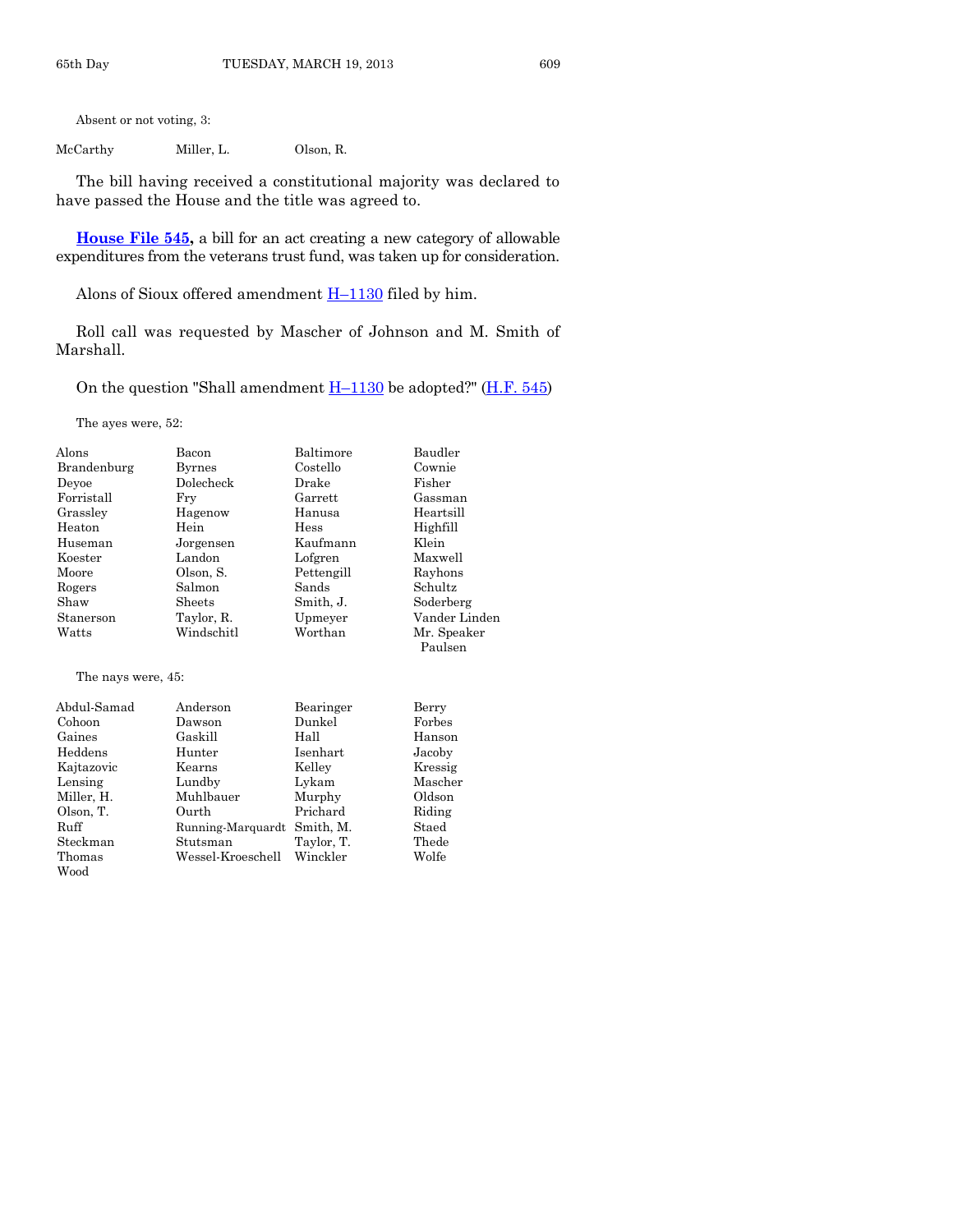Absent or not voting, 3:

McCarthy Miller, L. Olson, R.

Amendment  $H-1130$  $H-1130$  was adopted.

Alons of Sioux moved that the bill be read a last time now and placed upon its passage which motion prevailed and the bill was read a last time.

On the question "Shall the bill pass?" ([H.F. 545\)](http://coolice.legis.state.ia.us/Cool-ICE/default.asp?Category=billinfo&Service=Billbook&frame=1&GA=85&hbill=HF545)

The ayes were, 97:

| Abdul-Samad   | Alons         | Anderson          | Bacon           |
|---------------|---------------|-------------------|-----------------|
| Baltimore     | Baudler       | Bearinger         | Berry           |
| Brandenburg   | <b>Byrnes</b> | Cohoon            | Costello        |
| Cownie        | Dawson        | Deyoe             | Dolecheck       |
| Drake         | Dunkel        | Fisher            | Forbes          |
| Forristall    | Fry           | Gaines            | Garrett         |
| Gaskill       | Gassman       | Grassley          | Hagenow         |
| Hall          | Hanson        | Hanusa            | Heartsill       |
| Heaton        | Heddens       | Hein              | Hess            |
| Highfill      | Hunter        | Huseman           | <b>Isenhart</b> |
| Jacoby        | Jorgensen     | Kajtazovic        | Kaufmann        |
| Kearns        | Kelley        | Klein             | Koester         |
| Kressig       | Landon        | Lensing           | Lofgren         |
| Lundby        | Lykam         | Mascher           | Maxwell         |
| Miller, H.    | Moore         | Muhlbauer         | Murphy          |
| Oldson        | Olson, S.     | Olson, T.         | Ourth           |
| Pettengill    | Prichard      | Rayhons           | Riding          |
| Rogers        | Ruff          | Running-Marquardt | Salmon          |
| Sands         | Schultz       | Shaw              | Sheets          |
| Smith, J.     | Smith, M.     | Soderberg         | Staed           |
| Stanerson     | Steckman      | Stutsman          | Taylor, R.      |
| Taylor, T.    | Thede         | Thomas            | Upmeyer         |
| Vander Linden | Watts         | Wessel-Kroeschell | Winckler        |
| Windschitl    | Wolfe         | Wood              | Worthan         |
| Mr. Speaker   |               |                   |                 |
| Paulsen       |               |                   |                 |
|               |               |                   |                 |

The nays were, none.

Absent or not voting, 3:

McCarthy Miller, L. Olson, R.

The bill having received a constitutional majority was declared to have passed the House and the title was agreed to.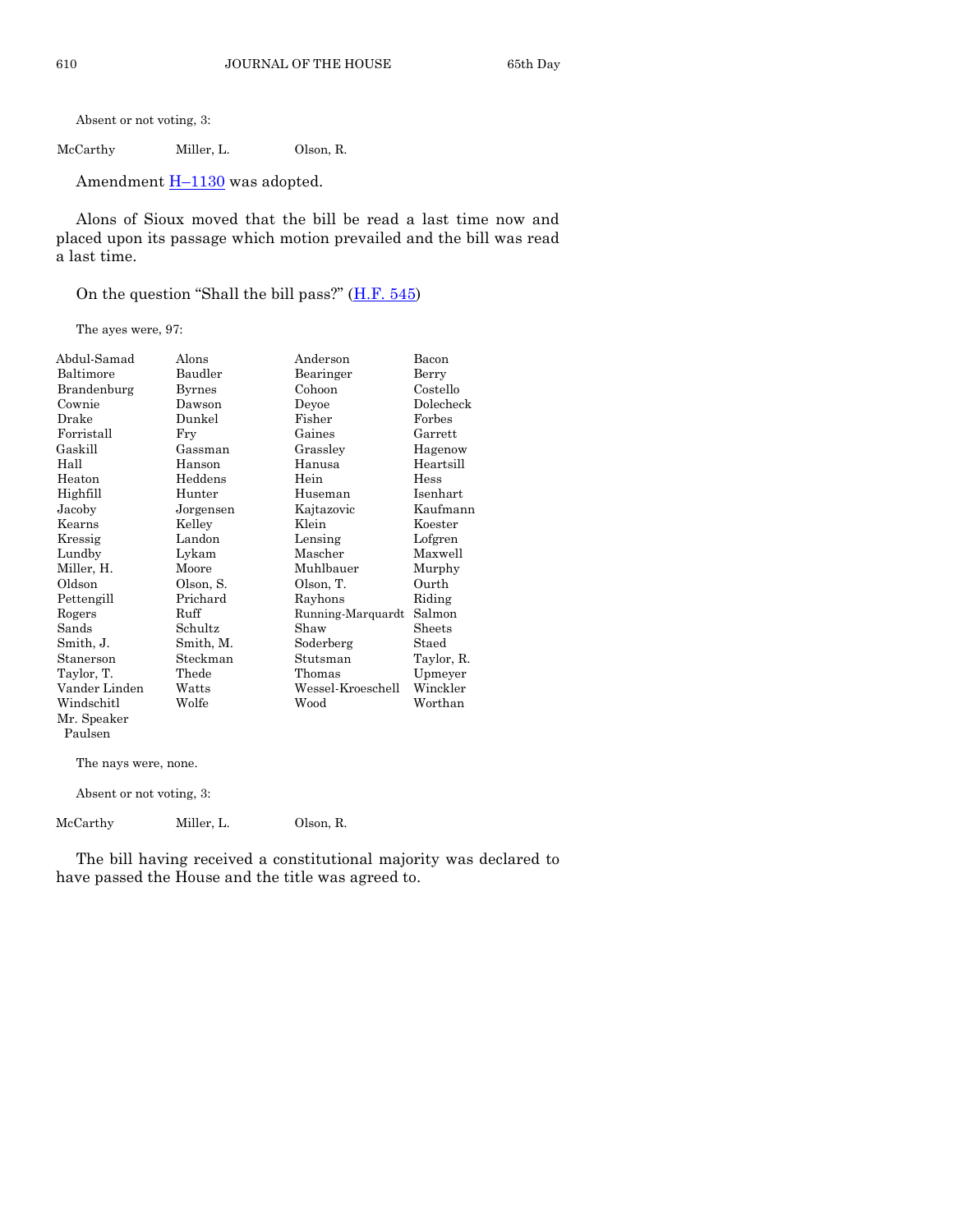**[House File 553,](http://coolice.legis.state.ia.us/Cool-ICE/default.asp?Category=billinfo&Service=Billbook&frame=1&GA=85&hbill=HF553)** a bill for an act relating to Medicaid program integrity, and providing penalties, was taken up for consideration.

#### [SENATE FILE 357](http://coolice.legis.state.ia.us/Cool-ICE/default.asp?Category=billinfo&Service=Billbook&frame=1&GA=85&hbill=SF357) SUBSTITUTED FOR [HOUSE FILE 553](http://coolice.legis.state.ia.us/Cool-ICE/default.asp?Category=billinfo&Service=Billbook&frame=1&GA=85&hbill=HF553)

Garrett of Warren asked and received unanimous consent to substitute [Senate File 357](http://coolice.legis.state.ia.us/Cool-ICE/default.asp?Category=billinfo&Service=Billbook&frame=1&GA=85&hbill=SF357) for [House File 553.](http://coolice.legis.state.ia.us/Cool-ICE/default.asp?Category=billinfo&Service=Billbook&frame=1&GA=85&hbill=HF553)

#### Unfinished Business Calendar

**[Senate File 357,](http://coolice.legis.state.ia.us/Cool-ICE/default.asp?Category=billinfo&Service=Billbook&frame=1&GA=85&hbill=SF357)** a bill for an act relating to Medicaid program integrity, and providing penalties, was taken up for consideration.

Garrett of Warren moved that the bill be read a last time now and placed upon its passage which motion prevailed and the bill was read a last time.

On the question "Shall the bill pass?" ([S.F. 357\)](http://coolice.legis.state.ia.us/Cool-ICE/default.asp?Category=billinfo&Service=Billbook&frame=1&GA=85&hbill=SF357)

The ayes were, 96:

| Abdul-Samad   | Alons             | Anderson          | Bacon       |
|---------------|-------------------|-------------------|-------------|
| Baltimore     | Baudler           | Bearinger         | Berry       |
| Brandenburg   | Byrnes            | Cohoon            | Costello    |
| Cownie        | Dawson            | Devoe             | Dolecheck   |
| Drake         | Dunkel            | Fisher            | Forbes      |
| Forristall    | Fry               | Gaines            | Garrett     |
| Gaskill       | Gassman           | Grasslev          | Hagenow     |
| Hall          | Hanson            | Hanusa            | Heartsill   |
| Heaton        | Heddens           | Hein              | Hess        |
| Highfill      | Hunter            | Huseman           | Isenhart    |
| Jacoby        | Jorgensen         | Kajtazovic        | Kaufmann    |
| Kearns        | Kelley            | Klein             | Koester     |
| Kressig       | Landon            | Lensing           | Lofgren     |
| Lundby        | Lykam             | Mascher           | Maxwell     |
| Miller, H.    | Moore             | Muhlbauer         | Murphy      |
| Oldson        | Olson, S.         | Olson, T.         | Ourth       |
| Pettengill    | Prichard          | Rayhons           | Riding      |
| Rogers        | Ruff              | Running-Marquardt | Salmon      |
| Sands         | Schultz           | Shaw              | Sheets      |
| Smith, J.     | Smith, M.         | Soderberg         | Staed       |
| Stanerson     | Steckman          | Stutsman          | Taylor, R.  |
| Taylor, T.    | Thede             | Thomas            | Upmeyer     |
| Vander Linden | Wessel-Kroeschell | Winckler          | Windschitl  |
| Wolfe         | Wood              | Worthan           | Mr. Speaker |
|               |                   |                   | Paulsen     |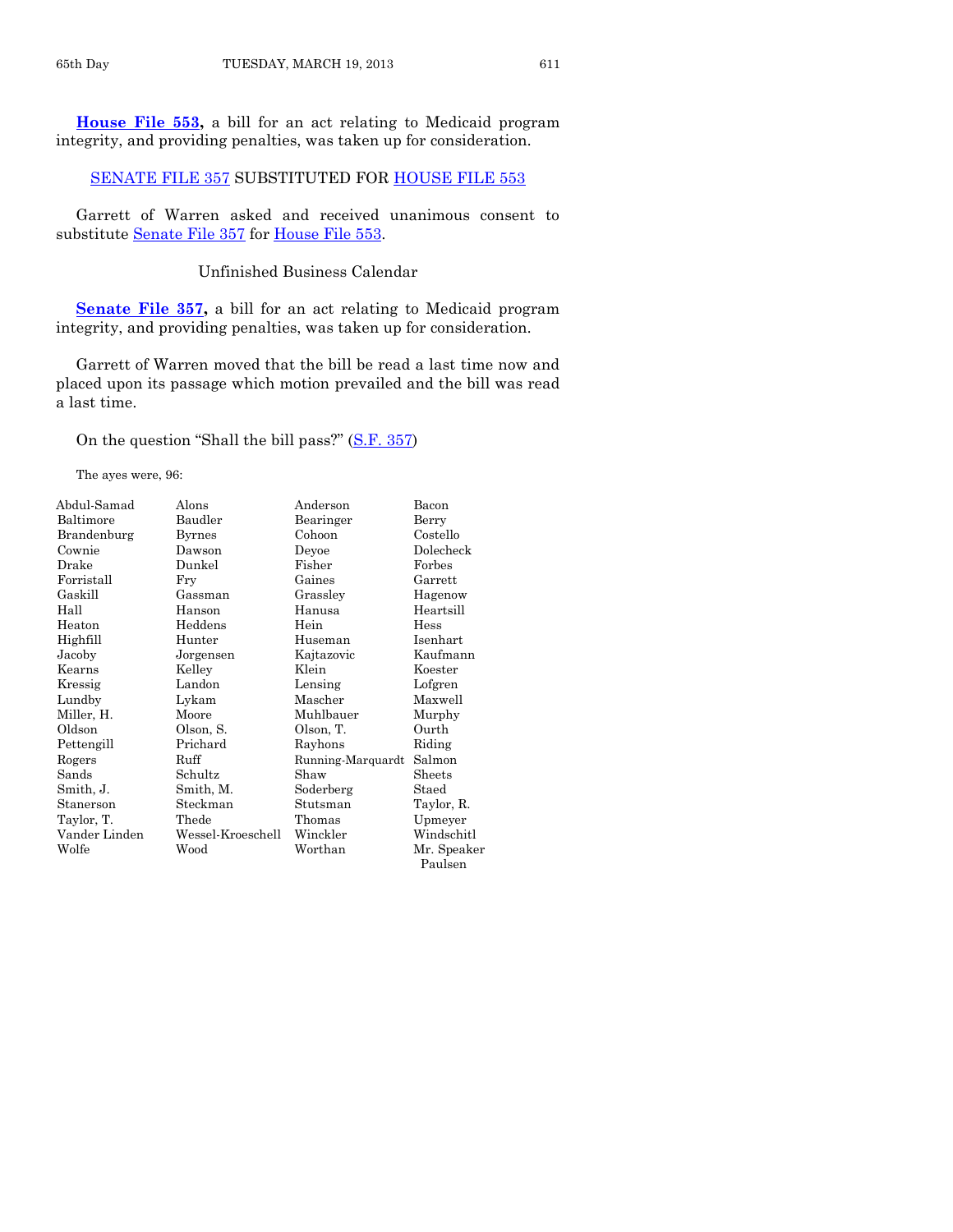The nays were, 1:

Watts

Absent or not voting, 3:

McCarthy Miller, L. Olson, R.

The bill having received a constitutional majority was declared to have passed the House and the title was agreed to.

# [HOUSE FILE 553](http://coolice.legis.state.ia.us/Cool-ICE/default.asp?Category=billinfo&Service=Billbook&frame=1&GA=85&hbill=HF553) WITHDRAWN

Garrett of Warren asked and received unanimous consent to withdraw [House File 553](http://coolice.legis.state.ia.us/Cool-ICE/default.asp?Category=billinfo&Service=Billbook&frame=1&GA=85&hbill=HF553) from further consideration by the House.

Regular Calendar

**[House File 554,](http://coolice.legis.state.ia.us/Cool-ICE/default.asp?Category=billinfo&Service=Billbook&frame=1&GA=85&hbill=HF554)** a bill for an act relating to service providers under Medicaid home and community-based services waivers, was taken up for consideration.

# [SENATE FILE 351](http://coolice.legis.state.ia.us/Cool-ICE/default.asp?Category=billinfo&Service=Billbook&frame=1&GA=85&hbill=SF351) SUBSTITUTED FOR [HOUSE FILE 554](http://coolice.legis.state.ia.us/Cool-ICE/default.asp?Category=billinfo&Service=Billbook&frame=1&GA=85&hbill=HF554)

Bacon of Story asked and received unanimous consent to substitute [Senate File 351](http://coolice.legis.state.ia.us/Cool-ICE/default.asp?Category=billinfo&Service=Billbook&frame=1&GA=85&hbill=SF351) for [House File 554.](http://coolice.legis.state.ia.us/Cool-ICE/default.asp?Category=billinfo&Service=Billbook&frame=1&GA=85&hbill=HF554)

# Unfinished Business Calendar

**[Senate File 351,](http://coolice.legis.state.ia.us/Cool-ICE/default.asp?Category=billinfo&Service=Billbook&frame=1&GA=85&hbill=SF351)** a bill for an act relating to service providers under Medicaid home and community-based services waivers, was taken up for consideration.

Bacon of Story moved that the bill be read a last time now and placed upon its passage which motion prevailed and the bill was read a last time.

On the question "Shall the bill pass?" ([S.F. 351\)](http://coolice.legis.state.ia.us/Cool-ICE/default.asp?Category=billinfo&Service=Billbook&frame=1&GA=85&hbill=SF351)

The ayes were, 97:

Baltimore Baudler Bearinger Berry Brandenburg Byrnes Cohoon Costello

Abdul-Samad Alons Anderson Bacon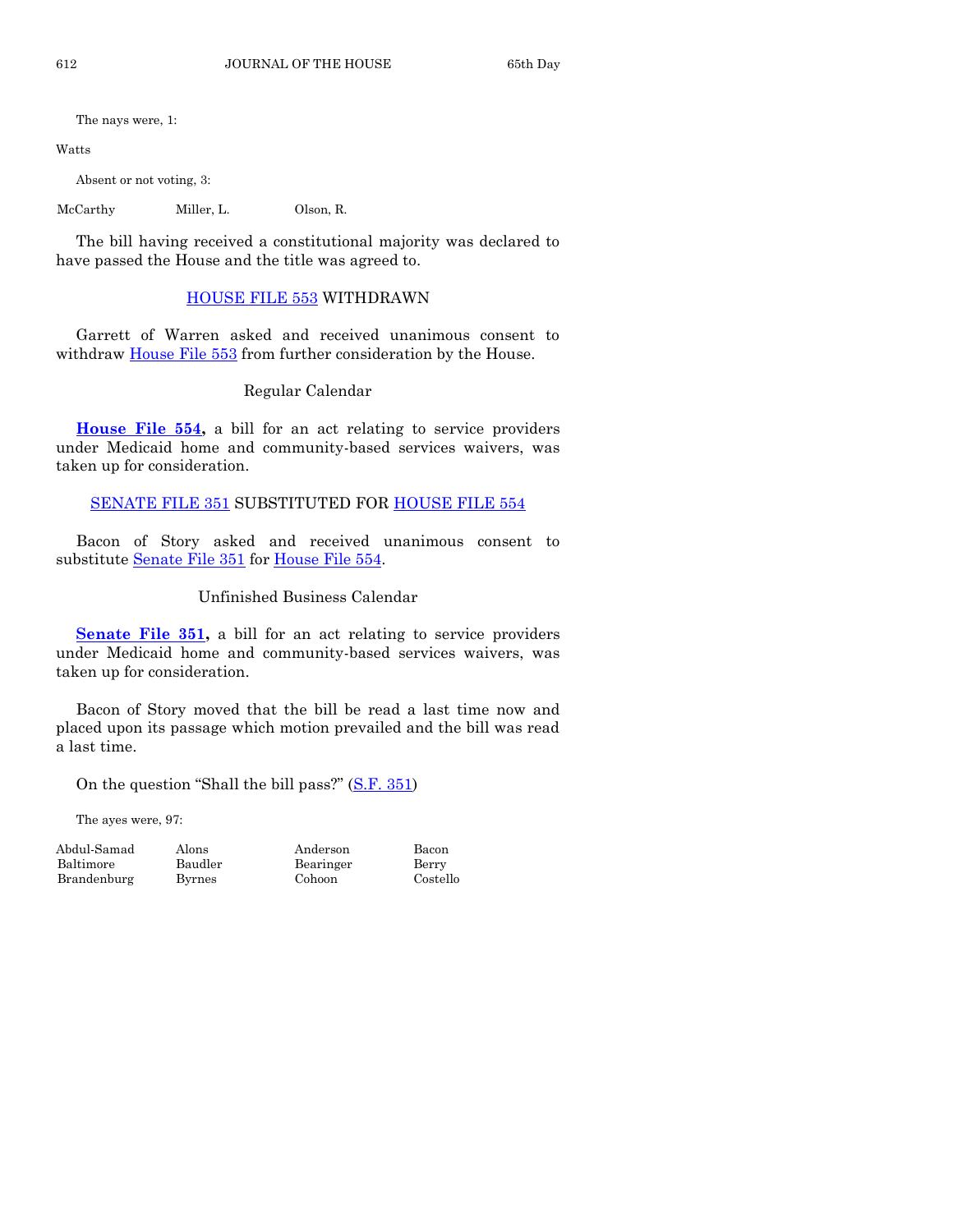| Cownie        | Dawson    | Devoe             | Dolecheck  |
|---------------|-----------|-------------------|------------|
| Drake         | Dunkel    | Fisher            | Forbes     |
| Forristall    | Fry       | Gaines            | Garrett    |
| Gaskill       | Gassman   | Grassley          | Hagenow    |
| Hall          | Hanson    | Hanusa            | Heartsill  |
| Heaton        | Heddens   | Hein              | Hess       |
| Highfill      | Hunter    | Huseman           | Isenhart   |
| Jacoby        | Jorgensen | Kajtazovic        | Kaufmann   |
| Kearns        | Kelley    | Klein             | Koester    |
| Kressig       | Landon    | Lensing           | Lofgren    |
| Lundby        | Lykam     | Mascher           | Maxwell    |
| Miller, H.    | Moore     | Muhlbauer         | Murphy     |
| Oldson        | Olson, S. | Olson, T.         | Ourth      |
| Pettengill    | Prichard  | Rayhons           | Riding     |
| Rogers        | Ruff      | Running-Marquardt | Salmon     |
| Sands         | Schultz   | Shaw              | Sheets     |
| Smith, J.     | Smith, M. | Soderberg         | Staed      |
| Stanerson     | Steckman  | Stutsman          | Taylor, R. |
| Taylor, T.    | Thede     | Thomas            | Upmeyer    |
| Vander Linden | Watts     | Wessel-Kroeschell | Winckler   |
| Windschitl    | Wolfe     | Wood              | Worthan    |
| Mr. Speaker   |           |                   |            |
| Paulsen       |           |                   |            |

The nays were, none.

Absent or not voting, 3:

McCarthy Miller, L. Olson, R.

The bill having received a constitutional majority was declared to have passed the House and the title was agreed to.

# [HOUSE FILE 554](http://coolice.legis.state.ia.us/Cool-ICE/default.asp?Category=billinfo&Service=Billbook&frame=1&GA=85&hbill=HF554) WITHDRAWN

Bacon of Story asked and received unanimous consent to withdraw [House File 554](http://coolice.legis.state.ia.us/Cool-ICE/default.asp?Category=billinfo&Service=Billbook&frame=1&GA=85&hbill=HF554) from further consideration by the House.

# Ways and Means Calendar

**[House File 598,](http://coolice.legis.state.ia.us/Cool-ICE/default.asp?Category=billinfo&Service=Billbook&frame=1&GA=85&hbill=HF598)** a bill for an act exempting the sales price of allterrain vehicles and off-road utility vehicles used primarily in agricultural production from the sales and use tax, was taken up for consideration.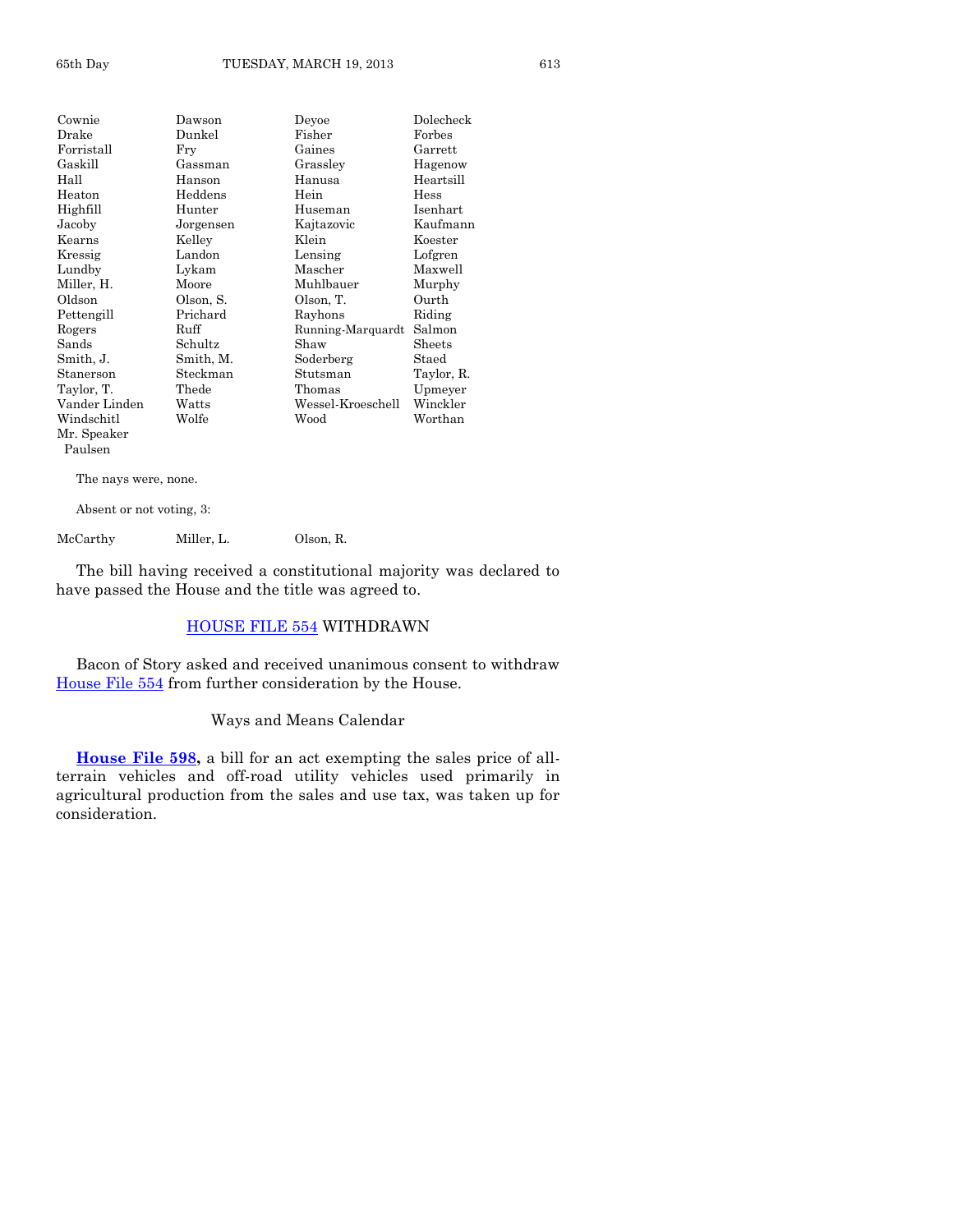Stanerson of Linn moved that the bill be read a last time now and placed upon its passage which motion prevailed and the bill was read a last time.

On the question "Shall the bill pass?" ([H.F. 598\)](http://coolice.legis.state.ia.us/Cool-ICE/default.asp?Category=billinfo&Service=Billbook&frame=1&GA=85&hbill=HF598)

The ayes were, 84:

| Abdul-Samad<br>Baudler | Alons<br>Bearinger | Bacon<br>Brandenburg | Baltimore<br><b>Byrnes</b> |
|------------------------|--------------------|----------------------|----------------------------|
| Cohoon                 | Costello           | Cownie               | Dawson                     |
| Deyoe                  | Dolecheck          | Drake                | Dunkel                     |
| Fisher                 | Forbes             | Forristall           | Fry                        |
| Gaines                 | Garrett            | Gaskill              | Gassman                    |
| Grassley               | Hagenow            | Hall                 | Hanson                     |
| Hanusa                 | Heartsill          | Heaton               | Hein                       |
| Hess                   | Highfill           | Huseman              | Isenhart                   |
| Jorgensen              | Kajtazovic         | Kaufmann             | Kearns                     |
| Kelley                 | Klein              | Koester              | Landon                     |
| Lofgren                | Lundby             | Lykam                | Maxwell                    |
| Miller, H.             | Moore              | Muhlbauer            | Murphy                     |
| Olson, S.              | Olson, T.          | Ourth                | Pettengill                 |
| Prichard               | Rayhons            | Riding               | Rogers                     |
| Ruff                   | Running-Marquardt  | Salmon               | Sands                      |
| Schultz                | Shaw               | Sheets               | Smith, J.                  |
| Smith, M.              | Soderberg          | Staed                | Stanerson                  |
| Stutsman               | Taylor, R.         | Thede                | Thomas                     |
| Upmeyer                | Vander Linden      | Watts                | Windschitl                 |
| Wolfe                  | Wood               | Worthan              | Mr. Speaker<br>Paulsen     |

The nays were, 13:

| Anderson | Berry    | Heddens    | Hunter            |
|----------|----------|------------|-------------------|
| Jacoby   | Kressig  | Lensing    | Mascher           |
| Oldson   | Steckman | Taylor, T. | Wessel-Kroeschell |
| Winckler |          |            |                   |

Absent or not voting, 3:

McCarthy Miller, L. Olson, R.

The bill having received a constitutional majority was declared to have passed the House and the title was agreed to.

**[House File 599,](http://coolice.legis.state.ia.us/Cool-ICE/default.asp?Category=billinfo&Service=Billbook&frame=1&GA=85&hbill=HF599)** a bill for an act relating to beginning farmers by modifying the agricultural assets transfer tax credit, providing a custom farming contract tax credit, and terminating the agricultural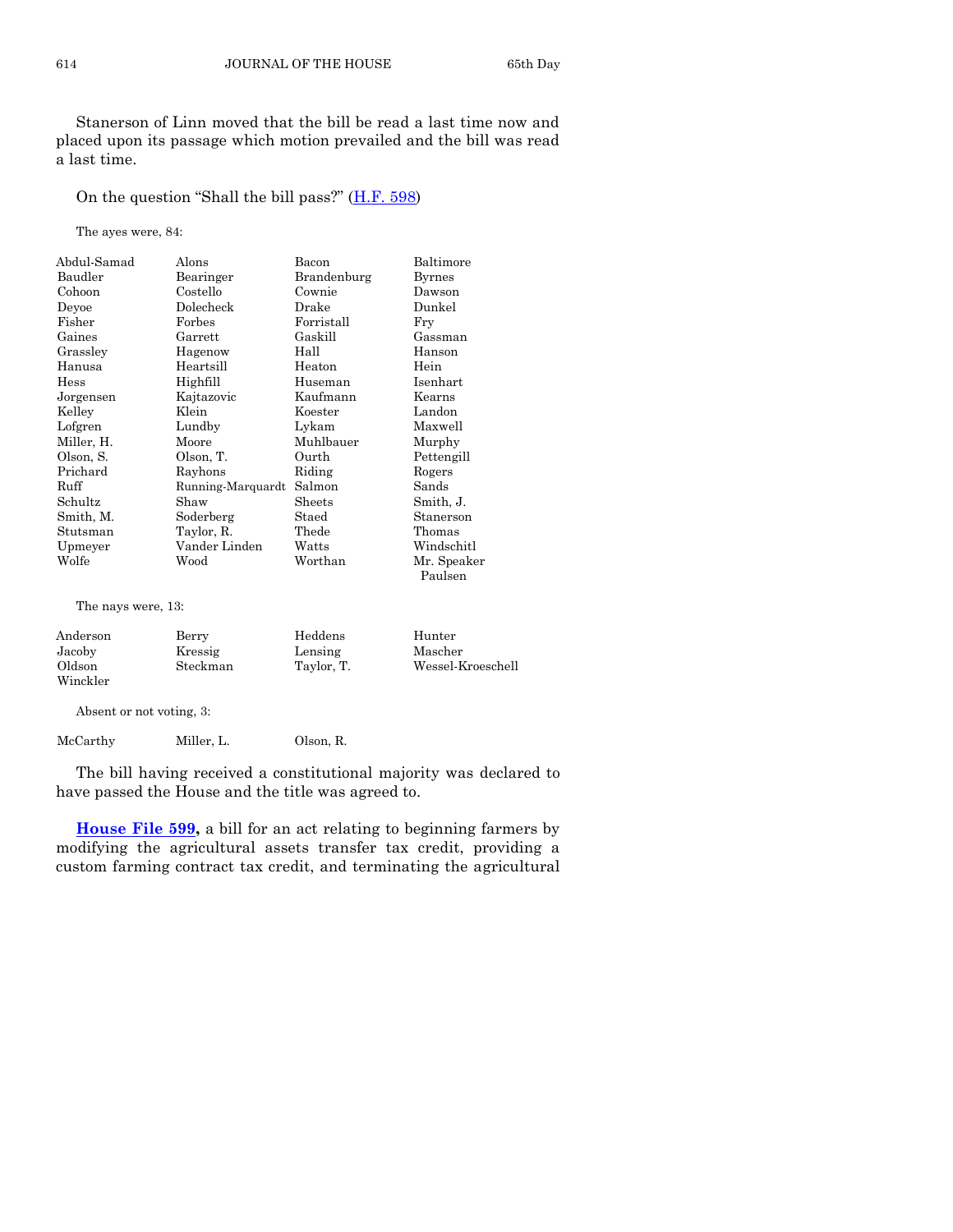loan assistance program, and including effective date and retroactive applicability provisions, was taken up for consideration.

Kaufmann of Cedar moved that the bill be read a last time now and placed upon its passage which motion prevailed and the bill was read a last time.

On the question "Shall the bill pass?" ([H.F. 599\)](http://coolice.legis.state.ia.us/Cool-ICE/default.asp?Category=billinfo&Service=Billbook&frame=1&GA=85&hbill=HF599)

The ayes were, 93:

| Abdul-Samad              | Alons         | Anderson  | Bacon             |
|--------------------------|---------------|-----------|-------------------|
| Baltimore                | Baudler       | Bearinger | Berry             |
| Brandenburg              | <b>Byrnes</b> | Cohoon    | Costello          |
| Cownie                   | Dawson        | Deyoe     | Dolecheck         |
| Drake                    | Dunkel        | Fisher    | Forbes            |
| Forristall               | Fry           | Gaines    | Garrett           |
| Gaskill                  | Gassman       | Grassley  | Hagenow           |
| Hall                     | Hanson        | Hanusa    | Heartsill         |
| Heaton                   | Heddens       | Hein      | Hess              |
| Highfill                 | Huseman       | Jacoby    | Jorgensen         |
| Kajtazovic               | Kaufmann      | Kearns    | Kelley            |
| Klein                    | Koester       | Kressig   | Landon            |
| Lensing                  | Lofgren       | Lundby    | Lykam             |
| Maxwell                  | Miller, H.    | Moore     | Muhlbauer         |
| Murphy                   | Oldson        | Olson, S. | Olson, T.         |
| Ourth                    | Pettengill    | Prichard  | Rayhons           |
| Riding                   | Rogers        | Ruff      | Running-Marquardt |
| Salmon                   | Sands         | Schultz   | Shaw              |
| <b>Sheets</b>            | Smith, J.     | Smith, M. | Soderberg         |
| Staed                    | Stanerson     | Steckman  | Stutsman          |
| Taylor, R.               | Taylor, T.    | Thede     | Thomas            |
| Upmeyer                  | Vander Linden | Watts     | Winckler          |
| Windschitl               | Wolfe         | Wood      | Worthan           |
| Mr. Speaker              |               |           |                   |
| Paulsen                  |               |           |                   |
| The nays were, 4:        |               |           |                   |
| Hunter                   | Isenhart      | Mascher   | Wessel-Kroeschell |
| Absent or not voting, 3: |               |           |                   |
| McCarthy                 | Miller, L.    | Olson, R. |                   |
|                          |               |           |                   |

The bill having received a constitutional majority was declared to have passed the House and the title was agreed to.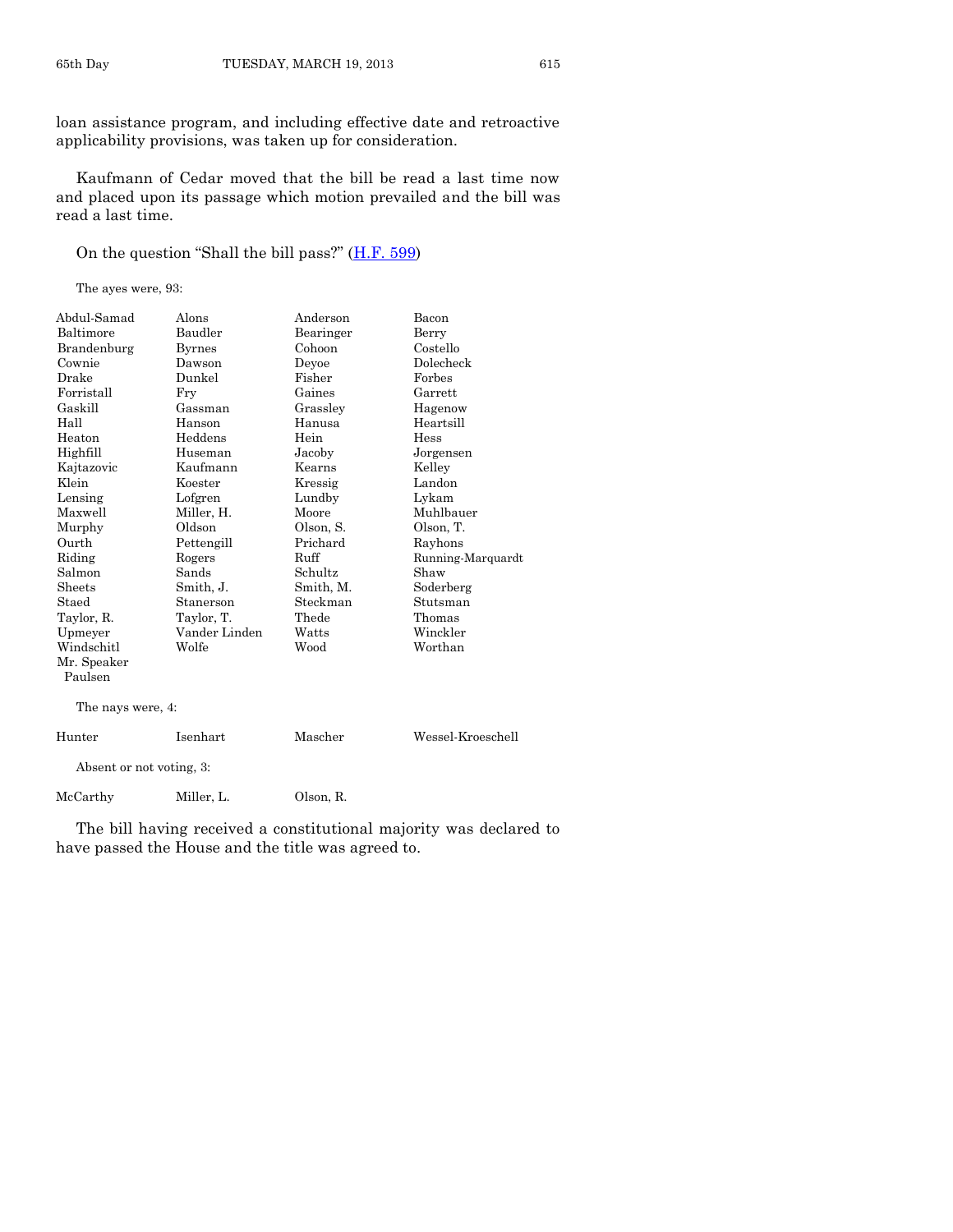# IMMEDIATE MESSAGES

Upmeyer of Cerro Gordo asked and received unanimous consent that the following bills be immediately messaged to the Senate: **House Files 533, 537, 539, 540, 545, 598, 599** and **Senate Files 351** and **357.**

#### MESSAGES FROM THE SENATE

The following messages were received from the Senate:

Mr. Speaker: I am directed to inform your honorable body that the Senate has on March 19, 2013, passed the following bill in which the concurrence of the House is asked:

[Senate File 170,](http://coolice.legis.state.ia.us/Cool-ICE/default.asp?Category=billinfo&Service=Billbook&frame=1&GA=85&hbill=SF170) a bill for an act relating to bidding for purchases through a competitive bidding process by the state.

Also: That the Senate has on March 19, 2013, passed the following bill in which the concurrence of the House is asked:

[Senate File 269,](http://coolice.legis.state.ia.us/Cool-ICE/default.asp?Category=billinfo&Service=Billbook&frame=1&GA=85&hbill=SF269) a bill for an act relating to the state comprehensive Alzheimer's disease response strategy.

Also: That the Senate has on March 19, 2013, passed the following bill in which the concurrence of the House is asked:

[Senate File 385,](http://coolice.legis.state.ia.us/Cool-ICE/default.asp?Category=billinfo&Service=Billbook&frame=1&GA=85&hbill=SF385) a bill for an act modifying the imposition of certain special sentences.

Also: That the Senate has on March 19, 2013, passed the following bill in which the concurrence of the House is asked:

[Senate File 403,](http://coolice.legis.state.ia.us/Cool-ICE/default.asp?Category=billinfo&Service=Billbook&frame=1&GA=85&hbill=SF403) a bill for an act eliminating a restriction on a person associated with a county agricultural extension district from engaging in certain activities affecting legislation.

#### MICHAEL E. MARSHALL, Secretary

# INTRODUCTION OF BILLS

**[House File 608,](http://coolice.legis.state.ia.us/Cool-ICE/default.asp?Category=billinfo&Service=Billbook&frame=1&GA=85&hbill=HF608)** by committee on Commerce, a bill for an act relating to a right of subrogation by an insurer in a criminal case.

Read first time and referred to committee on **Judiciary.**

**[House File 609,](http://coolice.legis.state.ia.us/Cool-ICE/default.asp?Category=billinfo&Service=Billbook&frame=1&GA=85&hbill=HF609)** by committee on Ways and Means, a bill for an act relating to state and local finances by establishing and modifying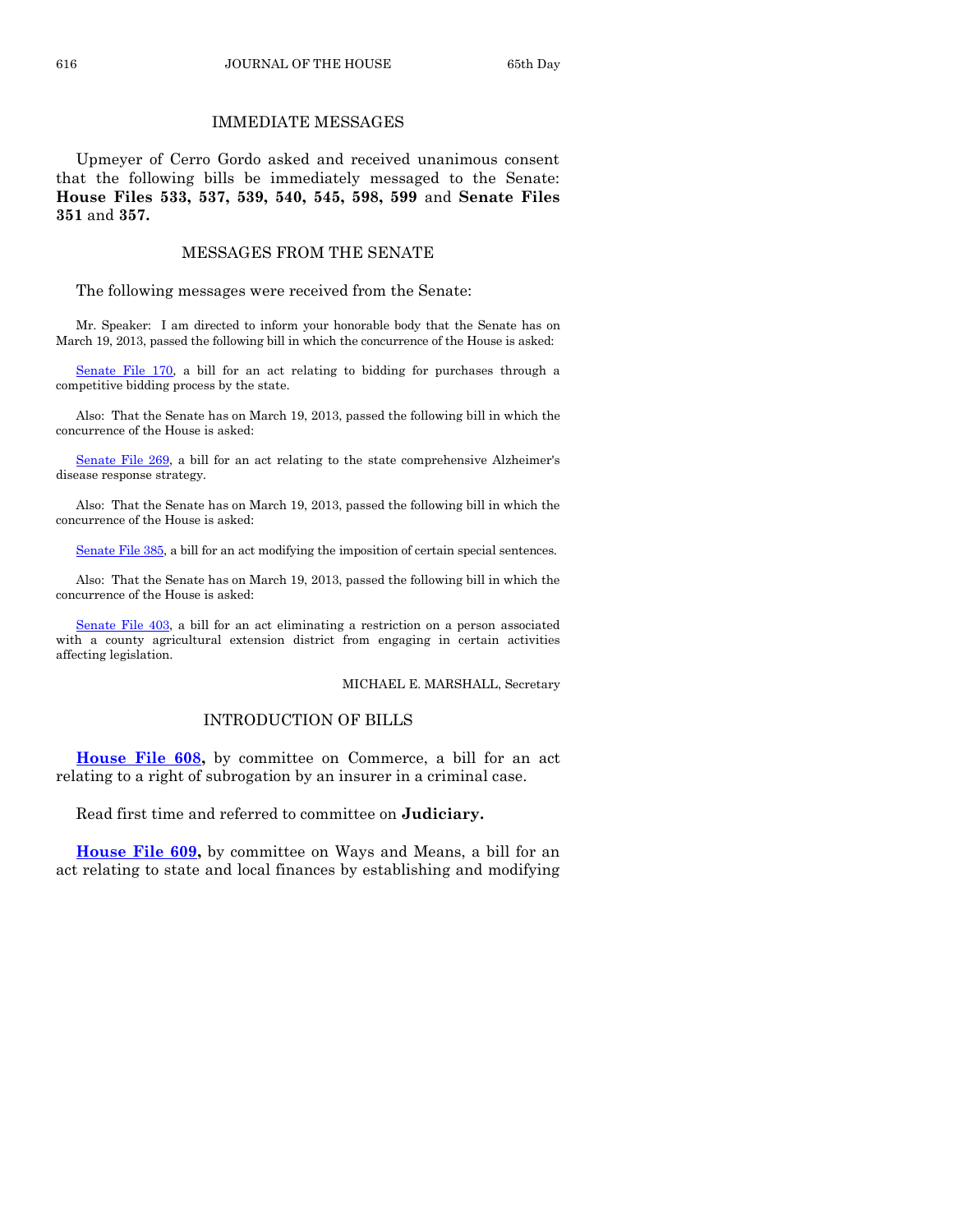property assessment limitations, providing for commercial and industrial property tax replacement payments, increasing the regular program foundation base percentage, making appropriations, and including effective date and retroactive applicability provisions.

Read first time and referred to committee on **Appropriations.**

#### SENATE MESSAGES CONSIDERED

**[Senate File 170,](http://coolice.legis.state.ia.us/Cool-ICE/default.asp?Category=billinfo&Service=Billbook&frame=1&GA=85&hbill=SF170)** by committee on Economic Growth, a bill for an act relating to bidding for purchases through a competitive bidding process by the state.

Read first time and referred to committee on **Commerce.**

**[Senate File 202,](http://coolice.legis.state.ia.us/Cool-ICE/default.asp?Category=billinfo&Service=Billbook&frame=1&GA=85&hbill=SF202)** by committee on Human Resources, a bill for an act relating to programs and services under the purview of the department of public health.

Read a first time and **passed on file.**

**[Senate File 204,](http://coolice.legis.state.ia.us/Cool-ICE/default.asp?Category=billinfo&Service=Billbook&frame=1&GA=85&hbill=SF204)** by committee on State Government, a bill for an act concerning persons voluntarily excluded from gambling facilities.

Read a first time and **passed on file.**

**[Senate File 247,](http://coolice.legis.state.ia.us/Cool-ICE/default.asp?Category=billinfo&Service=Billbook&frame=1&GA=85&hbill=SF247)** by committee on Agriculture, a bill for an act providing for the possession of cats classified as bengals and savannahs.

Read first time and referred to committee on **Agriculture.**

**[Senate File 269,](http://coolice.legis.state.ia.us/Cool-ICE/default.asp?Category=billinfo&Service=Billbook&frame=1&GA=85&hbill=SF269)** by committee on Human Resources, a bill for an act relating to the state comprehensive Alzheimer's disease response strategy.

Read first time and referred to committee on **Human Resources.**

**[Senate File 319,](http://coolice.legis.state.ia.us/Cool-ICE/default.asp?Category=billinfo&Service=Billbook&frame=1&GA=85&hbill=SF319)** by committee on Education, a bill for an act relating to the Iowa early intervention block grant program by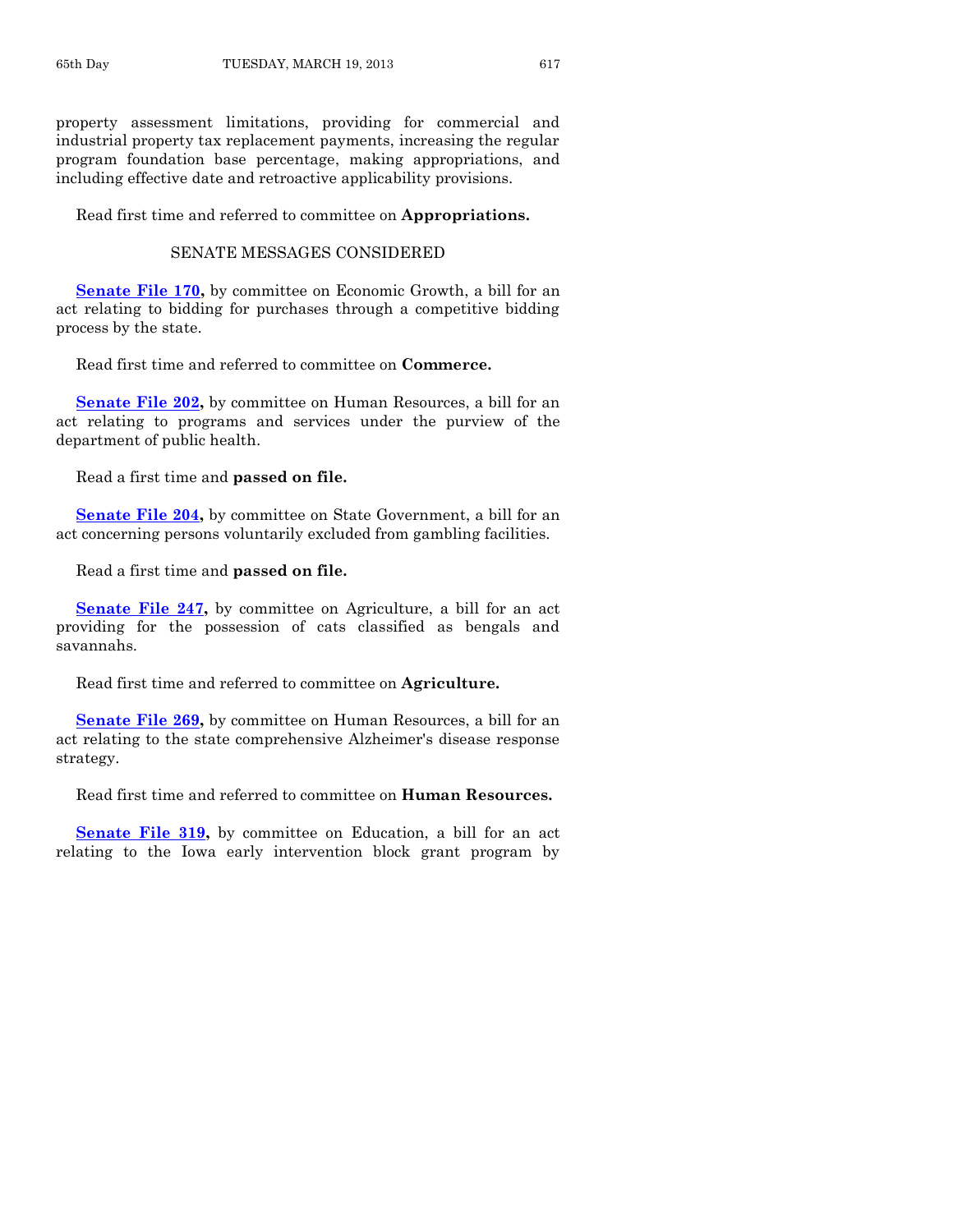eliminating the future repeal of the chapter establishing the program and including effective date provisions.

Read first time and referred to committee on **Education.**

**[Senate File 340,](http://coolice.legis.state.ia.us/Cool-ICE/default.asp?Category=billinfo&Service=Billbook&frame=1&GA=85&hbill=SF340)** by committee on Transportation, a bill for an act relating to the length of on-duty periods and required rest periods for drivers of rail crew transport vehicles, and providing penalties.

Read first time and referred to committee on **Transportation.**

**[Senate File 346,](http://coolice.legis.state.ia.us/Cool-ICE/default.asp?Category=billinfo&Service=Billbook&frame=1&GA=85&hbill=SF346)** by committee on Human Resources, a bill for an act establishing an emergency medical services task force.

Read first time and referred to committee on **State Government.**

**[Senate File 359,](http://coolice.legis.state.ia.us/Cool-ICE/default.asp?Category=billinfo&Service=Billbook&frame=1&GA=85&hbill=SF359)** by committee on Judiciary, a bill for an act relating to an assault that occurs between persons in an intimate relationship and the crime of domestic abuse assault and making penalties applicable.

Read first time and referred to committee on **Public Safety.**

**[Senate File 364,](http://coolice.legis.state.ia.us/Cool-ICE/default.asp?Category=billinfo&Service=Billbook&frame=1&GA=85&hbill=SF364)** by committee on Transportation, a bill for an act concerning vehicle registration fees, including matters relating to evasion of fees and to fees for electric vehicles, providing penalties, and including applicability provisions.

Read first time and referred to committee on **Transportation.**

[Senate File 369,](http://coolice.legis.state.ia.us/Cool-ICE/default.asp?Category=billinfo&Service=Billbook&frame=1&GA=85&hbill=SF369) by committee on Judiciary, a bill for an act relating to marital agreements, and including effective date and applicability provisions.

Read a first time and **passed on file.**

**[Senate File 379,](http://coolice.legis.state.ia.us/Cool-ICE/default.asp?Category=billinfo&Service=Billbook&frame=1&GA=85&hbill=SF379)** by committee on State Government, a bill for an act relating to disciplinary procedures before the board of medicine and providing a penalty.

Read first time and referred to committee on **State Government.**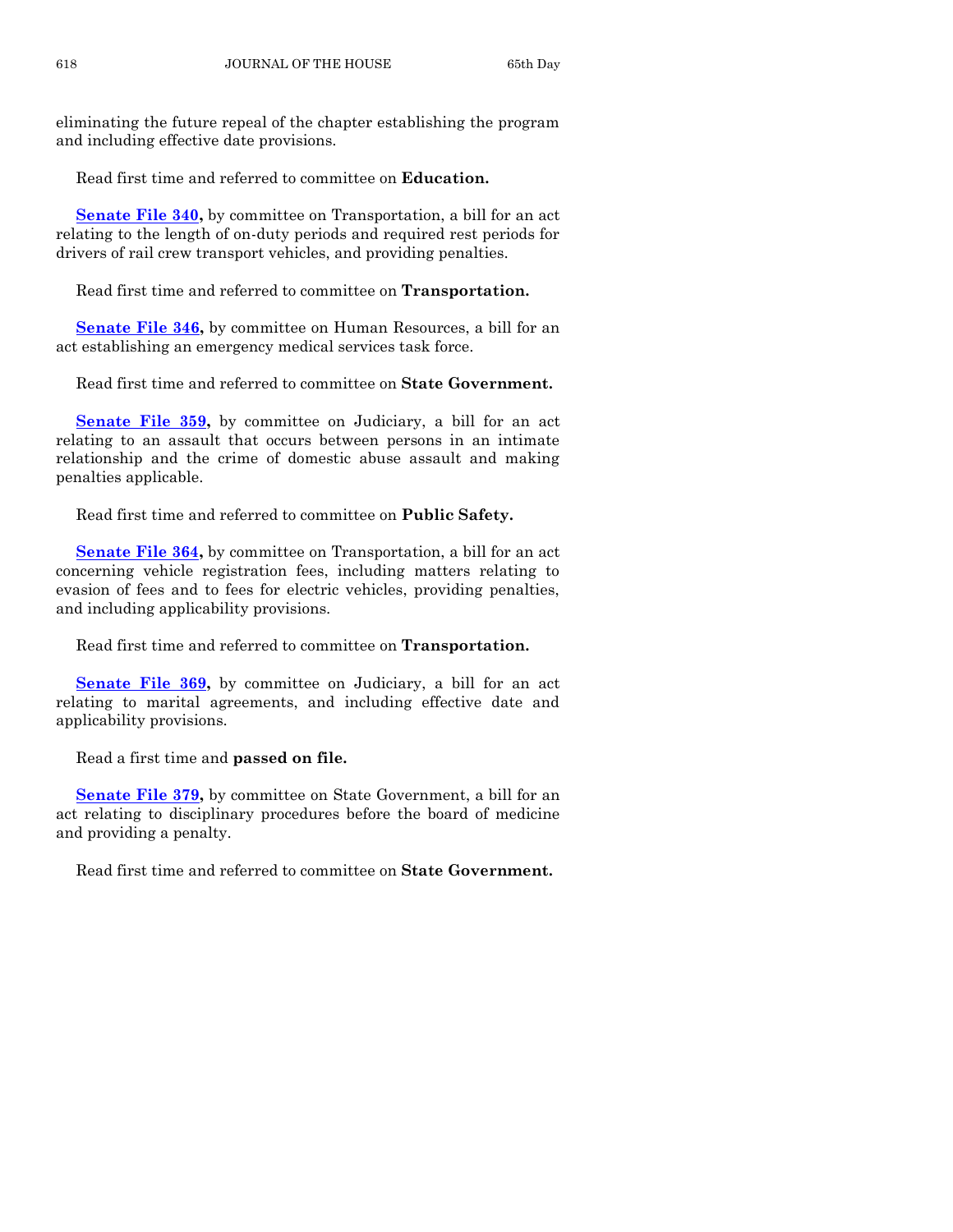**[Senate File 381,](http://coolice.legis.state.ia.us/Cool-ICE/default.asp?Category=billinfo&Service=Billbook&frame=1&GA=85&hbill=SF381)** by committee on State Government, a bill for an act requiring the state building code commissioner to adopt standards and requirements for window fall prevention devices for windows installed in certain multifamily dwellings, hotels, and motels, making penalties applicable, and including effective date provisions.

Read first time and referred to committee on **Judiciary.**

**[Senate File 383,](http://coolice.legis.state.ia.us/Cool-ICE/default.asp?Category=billinfo&Service=Billbook&frame=1&GA=85&hbill=SF383)** by committee on Judiciary, a bill for an act relating to the sealing of juvenile delinquency records.

Read first time and referred to committee on **Judiciary.**

**[Senate File 385,](http://coolice.legis.state.ia.us/Cool-ICE/default.asp?Category=billinfo&Service=Billbook&frame=1&GA=85&hbill=SF385)** by committee on Judiciary, a bill for an act modifying the imposition of certain special sentences.

Read first time and referred to committee on **Public Safety.**

**[Senate File 386,](http://coolice.legis.state.ia.us/Cool-ICE/default.asp?Category=billinfo&Service=Billbook&frame=1&GA=85&hbill=SF386)** by committee on Transportation, a bill for an act relating to matters under the purview of the department of transportation, including the use of information contained in electronic driver and nonoperator identification records, the form of motor vehicle financial liability coverage cards, motor truck registration periods, grounds for disqualification of commercial vehicle operators, provisions for the issuance of temporary restricted licenses for persons convicted of operating while intoxicated, county issuance of driver's licenses, and the administration of highway contracts.

Read first time and referred to committee on **Ways and Means.**

**[Senate File 388,](http://coolice.legis.state.ia.us/Cool-ICE/default.asp?Category=billinfo&Service=Billbook&frame=1&GA=85&hbill=SF388)** by committee on Natural Resources and Environment, a bill for an act relating to sponsor projects under the water resource restoration sponsor program.

Read first time and referred to committee on **Environmental Protection.**

**[Senate File 390,](http://coolice.legis.state.ia.us/Cool-ICE/default.asp?Category=billinfo&Service=Billbook&frame=1&GA=85&hbill=SF390)** by committee on Natural Resources and Environment, a bill for an act relating to certain title abstracts to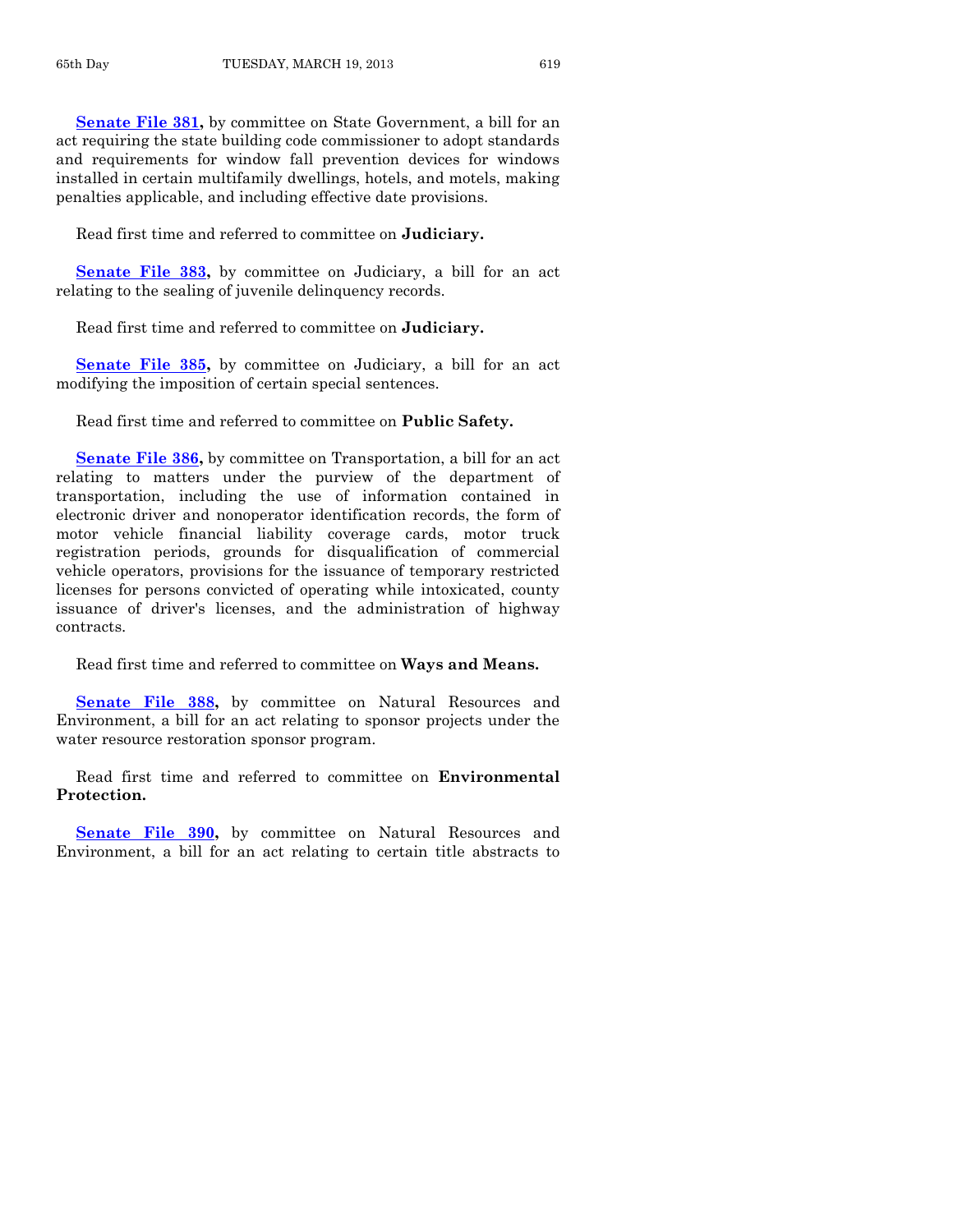property with private sewage disposal systems and providing effective date and retroactive applicability provisions.

Read a first time and **passed on file.**

**[Senate File 403,](http://coolice.legis.state.ia.us/Cool-ICE/default.asp?Category=billinfo&Service=Billbook&frame=1&GA=85&hbill=SF403)** by committee on Local Government, a bill for an act eliminating a restriction on a person associated with a county agricultural extension district from engaging in certain activities affecting legislation.

Read first time and referred to committee on **State Government.**

**[Senate File 404,](http://coolice.legis.state.ia.us/Cool-ICE/default.asp?Category=billinfo&Service=Billbook&frame=1&GA=85&hbill=SF404)** by committee on Education, a bill for an act relating to supplementary weighting for limited English proficient students and including effective date provisions.

Read first time and referred to committee on **Education.**

# LEAVE OF ABSENCE

Leave of absence was granted during voting as follows:

McCarthy of Polk Miller, L. of Scott Olson, R. of Polk

The House stood at ease at 6:44 p.m., until the fall of the gavel.

The House resumed session at 7:04 p.m., Speaker Paulsen in the chair.

# SPONSORS ADDED

Isenhart of Dubuque requested to be added as a sponsor of amendment  $H-1136$  $H-1136$  to [House File 568](http://coolice.legis.state.ia.us/Cool-ICE/default.asp?Category=billinfo&Service=Billbook&frame=1&GA=85&hbill=HF568) and amendment  $H-1170$  $H-1170$  to [House File 603.](http://coolice.legis.state.ia.us/Cool-ICE/default.asp?Category=billinfo&Service=Billbook&frame=1&GA=85&hbill=HF603)

Steckman of Cerro Gordo requested to be added as a sponsor of amendment H-[1154](http://coolice.legis.state.ia.us/Cool-ICE/default.asp?Category=billinfo&Service=Billbook&frame=1&GA=85&hbill=H1154) to [House File 604.](http://coolice.legis.state.ia.us/Cool-ICE/default.asp?Category=billinfo&Service=Billbook&frame=1&GA=85&hbill=HF604)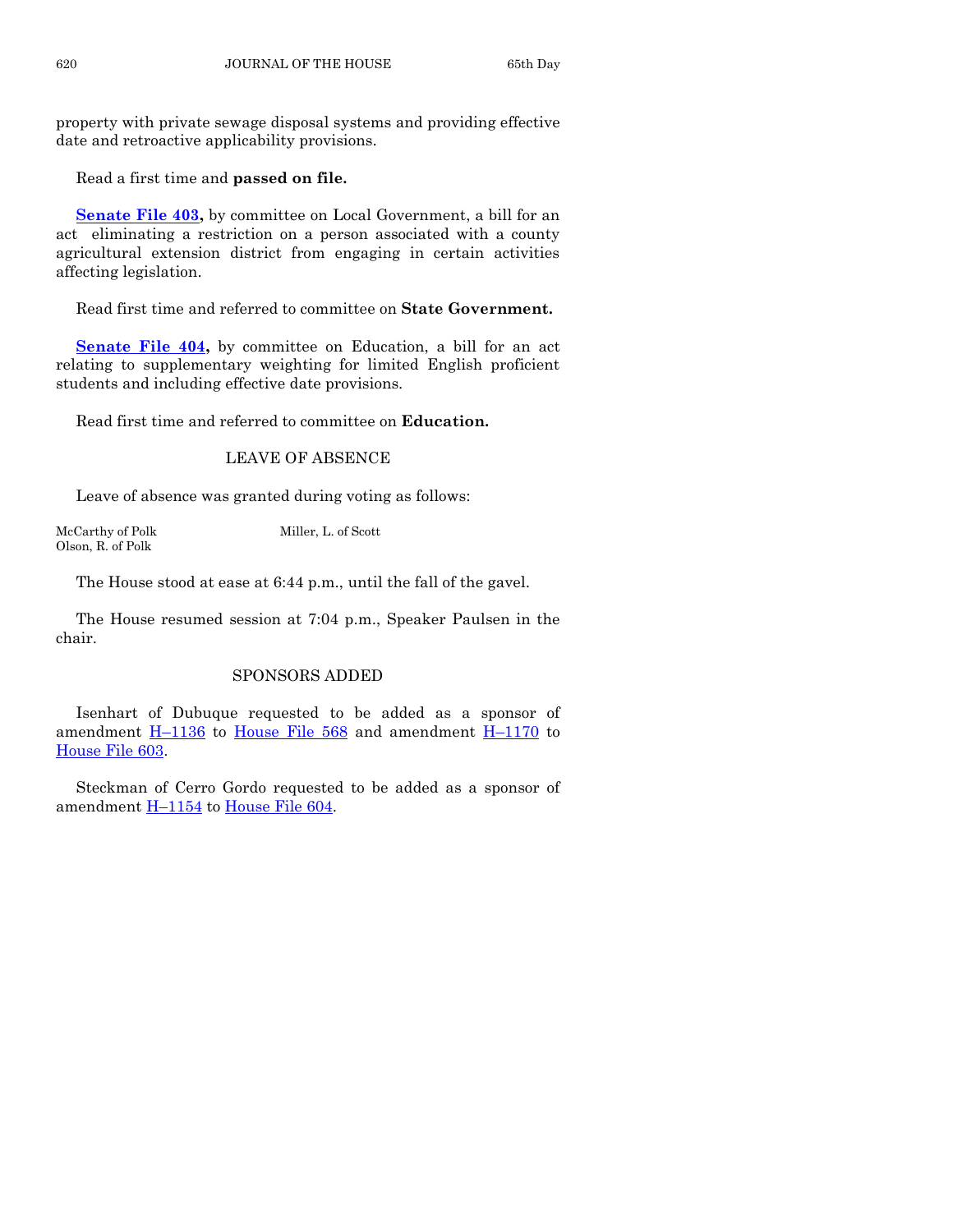# HOUSE STUDY BILL COMMITTEE ASSIGNMENTS

# **[H.S.B. 222](http://coolice.legis.state.ia.us/Cool-ICE/default.asp?Category=billinfo&Service=Billbook&frame=1&GA=85&hbill=HSB222) Ways and Means**

Relating to the protest and appeal of property assessments and including effective date and applicability provisions.

# **[H.S.B. 223](http://coolice.legis.state.ia.us/Cool-ICE/default.asp?Category=billinfo&Service=Billbook&frame=1&GA=85&hbill=HSB223) Ways and Means**

Relating to the assessment and taxation of telecommunications company property and including applicability provisions.

# **[H.S.B. 224](http://coolice.legis.state.ia.us/Cool-ICE/default.asp?Category=billinfo&Service=Billbook&frame=1&GA=85&hbill=HSB224) Ways and Means**

Exempting from the computation of net income for the individual state income tax all governmental or other pension or retirement pay, and including effective date and retroactive applicability provisions.

# **[H.S.B. 225](http://coolice.legis.state.ia.us/Cool-ICE/default.asp?Category=billinfo&Service=Billbook&frame=1&GA=85&hbill=HSB225) Ways and Means**

Relating to the school tuition organization tax credit by allowing the tax credit for contributions made by certain entities, increasing the amount of total approved tax credits, and including effective date and retroactive applicability provisions.

# **[H.S.B. 226](http://coolice.legis.state.ia.us/Cool-ICE/default.asp?Category=billinfo&Service=Billbook&frame=1&GA=85&hbill=HSB226) Ways and Means**

Relating to the collection of sales and use tax in this state, including retailers maintaining a place of business in this state, agreements relating to the collection of sales and use taxes, sales of tangible personal property and services to the state, related reporting requirements, and the transfer of certain sales and use tax revenues to the taxpayers trust fund.

# **[H.S.B. 227](http://coolice.legis.state.ia.us/Cool-ICE/default.asp?Category=billinfo&Service=Billbook&frame=1&GA=85&hbill=HSB227) Ways and Means**

Relating to the sales tax exemption for certain wastewater treatment or effluent treatment services.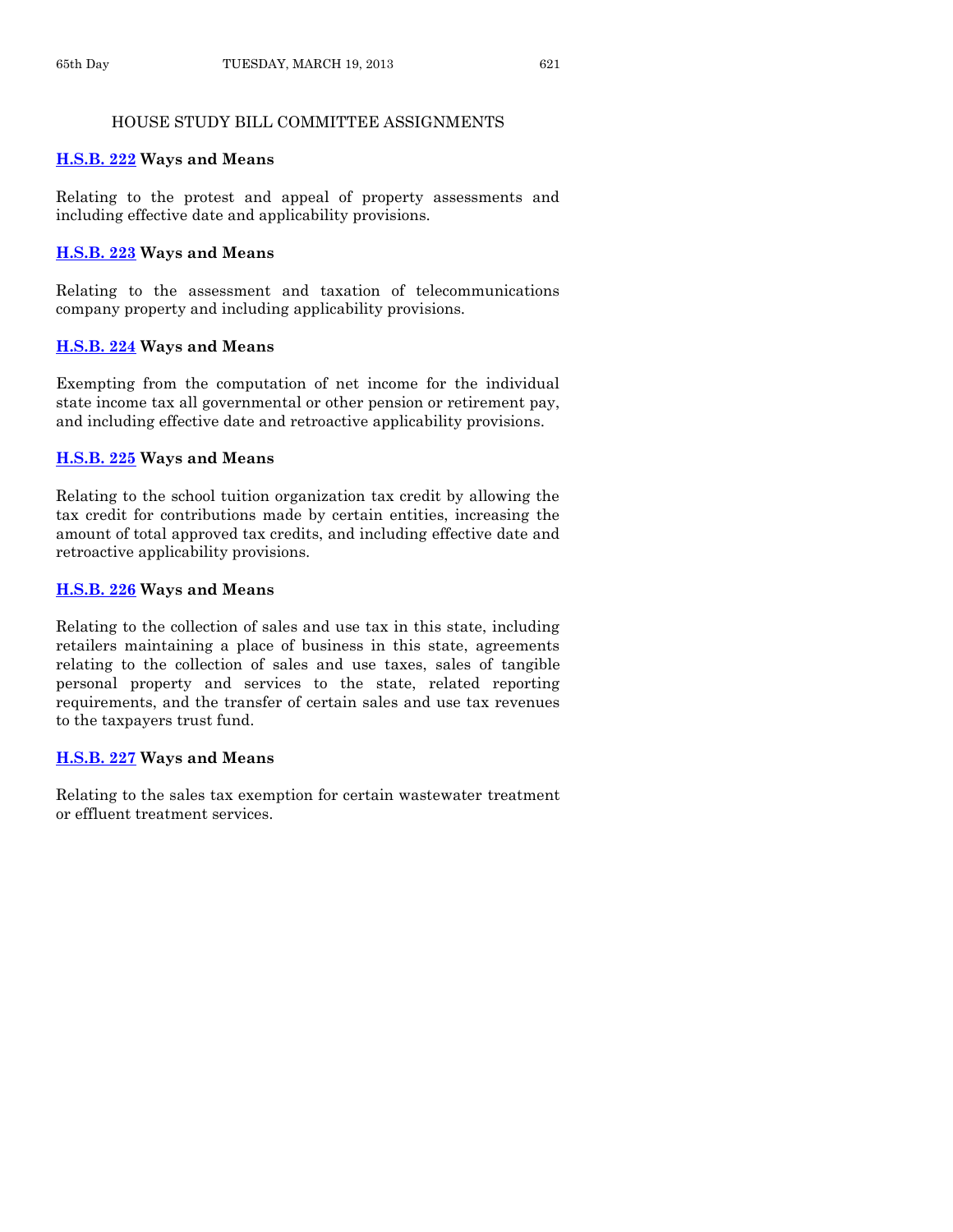# **[H.S.B. 228](http://coolice.legis.state.ia.us/Cool-ICE/default.asp?Category=billinfo&Service=Billbook&frame=1&GA=85&hbill=HSB228) Ways and Means**

Relating to the policy administration of the tax and related laws and related programs by the department of revenue, including administration of income taxes, sales and use taxes, the orderly windup and eventual repeal of the Iowa fund of funds program, the replacement taxes task force, a study report related to administrative appeals processes for tax matters, and including effective date and retroactive applicability provisions.

# SUBCOMMITTEE ASSIGNMENTS

#### **[House File 93](http://coolice.legis.state.ia.us/Cool-ICE/default.asp?Category=billinfo&Service=Billbook&frame=1&GA=85&hbill=HF93)**

Commerce: Cownie, Chair; Riding and Soderberg.

#### **[House File 336](http://coolice.legis.state.ia.us/Cool-ICE/default.asp?Category=billinfo&Service=Billbook&frame=1&GA=85&hbill=HF336)**

Ways and Means: Hagenow, Chair; Byrnes and Kearns.

#### **[House File 430](http://coolice.legis.state.ia.us/Cool-ICE/default.asp?Category=billinfo&Service=Billbook&frame=1&GA=85&hbill=HF430)**

Commerce: Cownie, Chair; Lykam and Soderberg.

#### **[House File 432](http://coolice.legis.state.ia.us/Cool-ICE/default.asp?Category=billinfo&Service=Billbook&frame=1&GA=85&hbill=HF432)**

Commerce: Fisher, Chair; Forbes and Landon.

#### **[House File 463](http://coolice.legis.state.ia.us/Cool-ICE/default.asp?Category=billinfo&Service=Billbook&frame=1&GA=85&hbill=HF463)**

Commerce: Cownie, Chair; Lykam and Soderberg.

#### **[House File 466](http://coolice.legis.state.ia.us/Cool-ICE/default.asp?Category=billinfo&Service=Billbook&frame=1&GA=85&hbill=HF466)**

Ways and Means: Windschitl, Chair; Isenhart and Sands.

#### **[House File 470](http://coolice.legis.state.ia.us/Cool-ICE/default.asp?Category=billinfo&Service=Billbook&frame=1&GA=85&hbill=HF470)**

Public Safety: S. Olson, Chair; Fry and R. Olson.

#### **[House File 473](http://coolice.legis.state.ia.us/Cool-ICE/default.asp?Category=billinfo&Service=Billbook&frame=1&GA=85&hbill=HF473)**

Ways and Means: Forristall, Chair; Kearns and Windschitl.

# **[House File 497](http://coolice.legis.state.ia.us/Cool-ICE/default.asp?Category=billinfo&Service=Billbook&frame=1&GA=85&hbill=HF497)**

Commerce: Cownie, Chair; Lykam and Soderberg.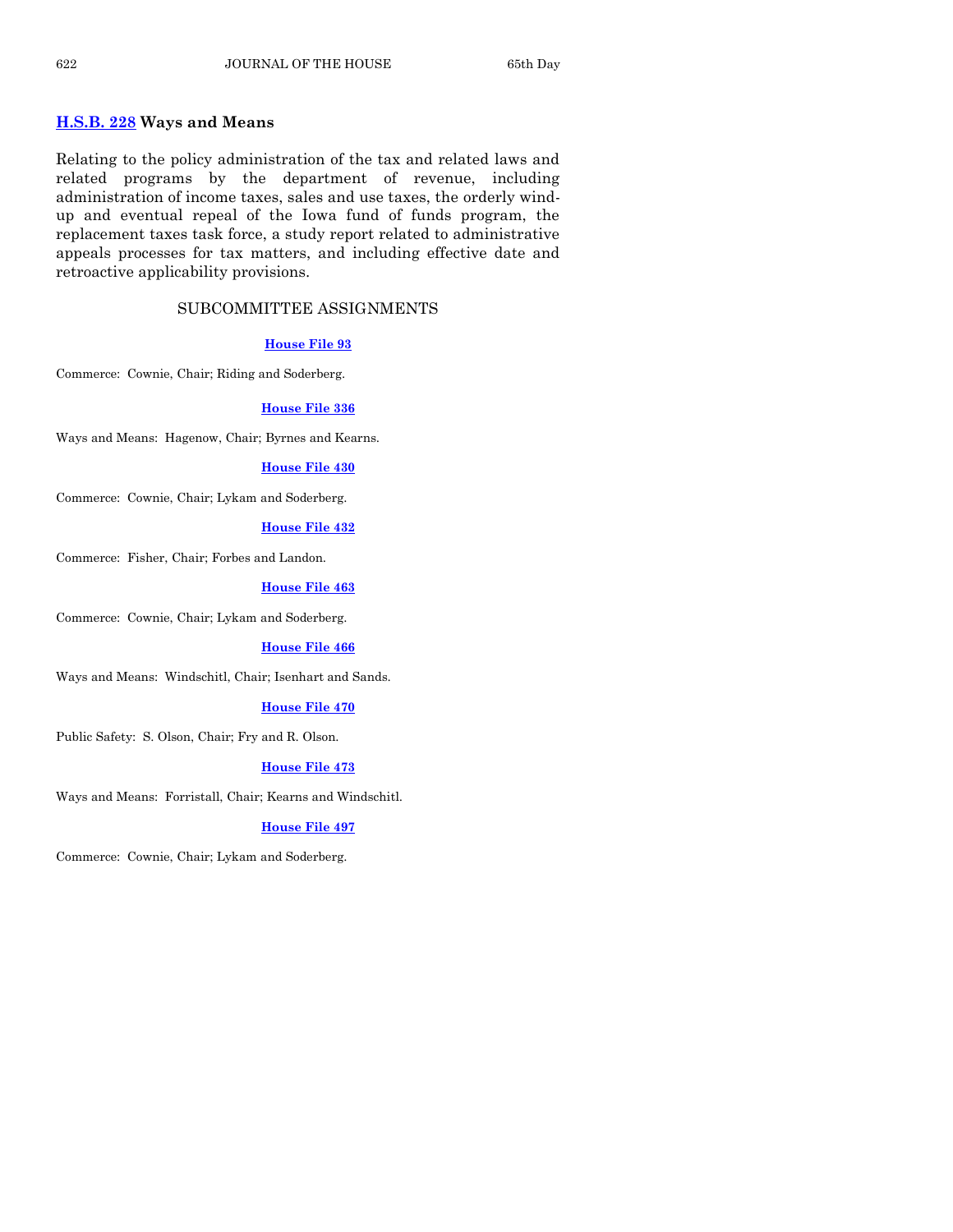#### **[House File 498](http://coolice.legis.state.ia.us/Cool-ICE/default.asp?Category=billinfo&Service=Billbook&frame=1&GA=85&hbill=HF498)**

Commerce: Cownie, Chair; T. Olson and Soderberg.

#### **[House File 511](http://coolice.legis.state.ia.us/Cool-ICE/default.asp?Category=billinfo&Service=Billbook&frame=1&GA=85&hbill=HF511)**

Ways and Means: Maxwell, Chair; Hagenow and Kearns.

#### **[House File 576](http://coolice.legis.state.ia.us/Cool-ICE/default.asp?Category=billinfo&Service=Billbook&frame=1&GA=85&hbill=HF576)**

Appropriations: Highfill, Chair; Deyoe and Dunkel.

#### **[House File 581](http://coolice.legis.state.ia.us/Cool-ICE/default.asp?Category=billinfo&Service=Billbook&frame=1&GA=85&hbill=HF581)**

Ways and Means: Forristall, Chair; Landon and Stutsman.

#### **[House File 585](http://coolice.legis.state.ia.us/Cool-ICE/default.asp?Category=billinfo&Service=Billbook&frame=1&GA=85&hbill=HF585)**

Ways and Means: Windschitl, Chair; Baltimore and Gaskill.

#### **[Senate File 182](http://coolice.legis.state.ia.us/Cool-ICE/default.asp?Category=billinfo&Service=Billbook&frame=1&GA=85&hbill=SF182)**

Commerce: Pettengill, Chair; Fisher and Oldson.

#### **[Senate File 189](http://coolice.legis.state.ia.us/Cool-ICE/default.asp?Category=billinfo&Service=Billbook&frame=1&GA=85&hbill=SF189)**

Commerce: Pettengill, Chair; Fisher and Jacoby.

# HOUSE STUDY BILL SUBCOMMITTEE ASSIGNMENTS

#### **[House Study Bill 222](http://coolice.legis.state.ia.us/Cool-ICE/default.asp?Category=billinfo&Service=Billbook&frame=1&GA=85&hbill=HSB222)**

Ways and Means: Vander Linden, Chair; Isenhart and Landon.

#### **[House Study Bill 223](http://coolice.legis.state.ia.us/Cool-ICE/default.asp?Category=billinfo&Service=Billbook&frame=1&GA=85&hbill=HSB223)**

Ways and Means: Byrnes, Chair; Moore and Thomas.

#### **[House Study Bill 224](http://coolice.legis.state.ia.us/Cool-ICE/default.asp?Category=billinfo&Service=Billbook&frame=1&GA=85&hbill=HSB224)**

Ways and Means: Cownie, Chair; Isenhart and Landon.

#### **[House Study Bill 225](http://coolice.legis.state.ia.us/Cool-ICE/default.asp?Category=billinfo&Service=Billbook&frame=1&GA=85&hbill=HSB225)**

Ways and Means: Hagenow, Chair; Isenhart and Windschitl.

#### **[House Study Bill 226](http://coolice.legis.state.ia.us/Cool-ICE/default.asp?Category=billinfo&Service=Billbook&frame=1&GA=85&hbill=HSB226)**

Ways and Means: Byrnes, Chair; Forristall and Gaskill.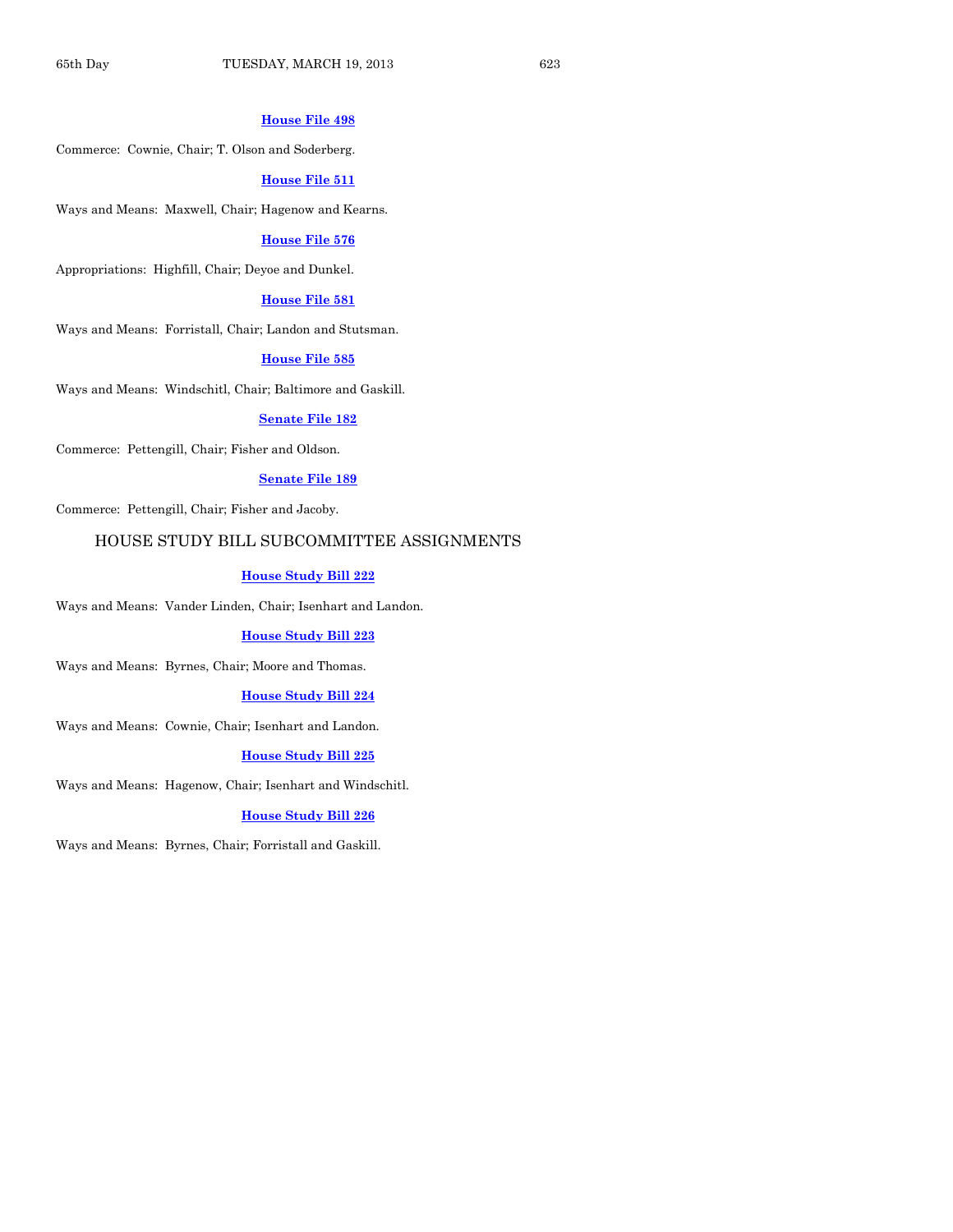#### **[House Study Bill](http://coolice.legis.state.ia.us/Cool-ICE/default.asp?Category=billinfo&Service=Billbook&frame=1&GA=85&hbill=HSB227) 227**

Ways and Means: Stanerson, Chair; Muhlbauer and Windschitl.

#### **[House Study Bill 228](http://coolice.legis.state.ia.us/Cool-ICE/default.asp?Category=billinfo&Service=Billbook&frame=1&GA=85&hbill=HSB228)**

Ways and Means: Windschitl, Chair; Baltimore and Gaskill.

# COMMITTEE RECOMMENDATION

MR. SPEAKER: The Chief Clerk of the House respectfully reports that the following committee recommendation has been received and is on file in the office of the Chief Clerk:

#### CARMINE BOAL Chief Clerk of the House

#### COMMITTEE ON WAYS AND MEANS

**Committee Bill** (Formerly [House Study Bill 150\)](http://coolice.legis.state.ia.us/Cool-ICE/default.asp?Category=billinfo&Service=Billbook&frame=1&GA=85&hbill=HSB150), relating to property taxation by establishing and modifying property assessment limitations, providing for commercial and industrial property tax replacement payments, making appropriations, and including effective date and retroactive applicability provisions.

Fiscal Note: **No**

Recommendation: **Amend and Do Pass** March 19, 2013.

# RESOLUTIONS FILED

**[H.R. 30,](http://coolice.legis.state.ia.us/Cool-ICE/default.asp?Category=billinfo&Service=Billbook&frame=1&GA=85&hbill=HR30)** by Upmeyer and Dunkel, a resolution honoring the Sukup Manufacturing Company for a half century of manufacturing innovation and public service.

Laid over under **Rule 25.**

**[H.R. 31,](http://coolice.legis.state.ia.us/Cool-ICE/default.asp?Category=billinfo&Service=Billbook&frame=1&GA=85&hbill=HR31)** by Byrnes, Jacoby, Stanerson, and Highfill, a resolution recognizing October 25, 2013, as Dan Gable Day in Iowa.

Laid over under **Rule 25.**

# AMENDMENTS FILED

H–[1177](http://coolice.legis.state.ia.us/Cool-ICE/default.asp?Category=billinfo&Service=Billbook&frame=1&GA=85&hbill=H1177) [S.F.](http://coolice.legis.state.ia.us/Cool-ICE/default.asp?Category=billinfo&Service=Billbook&frame=1&GA=85&hbill=SF202) 202 Lundby of Linn